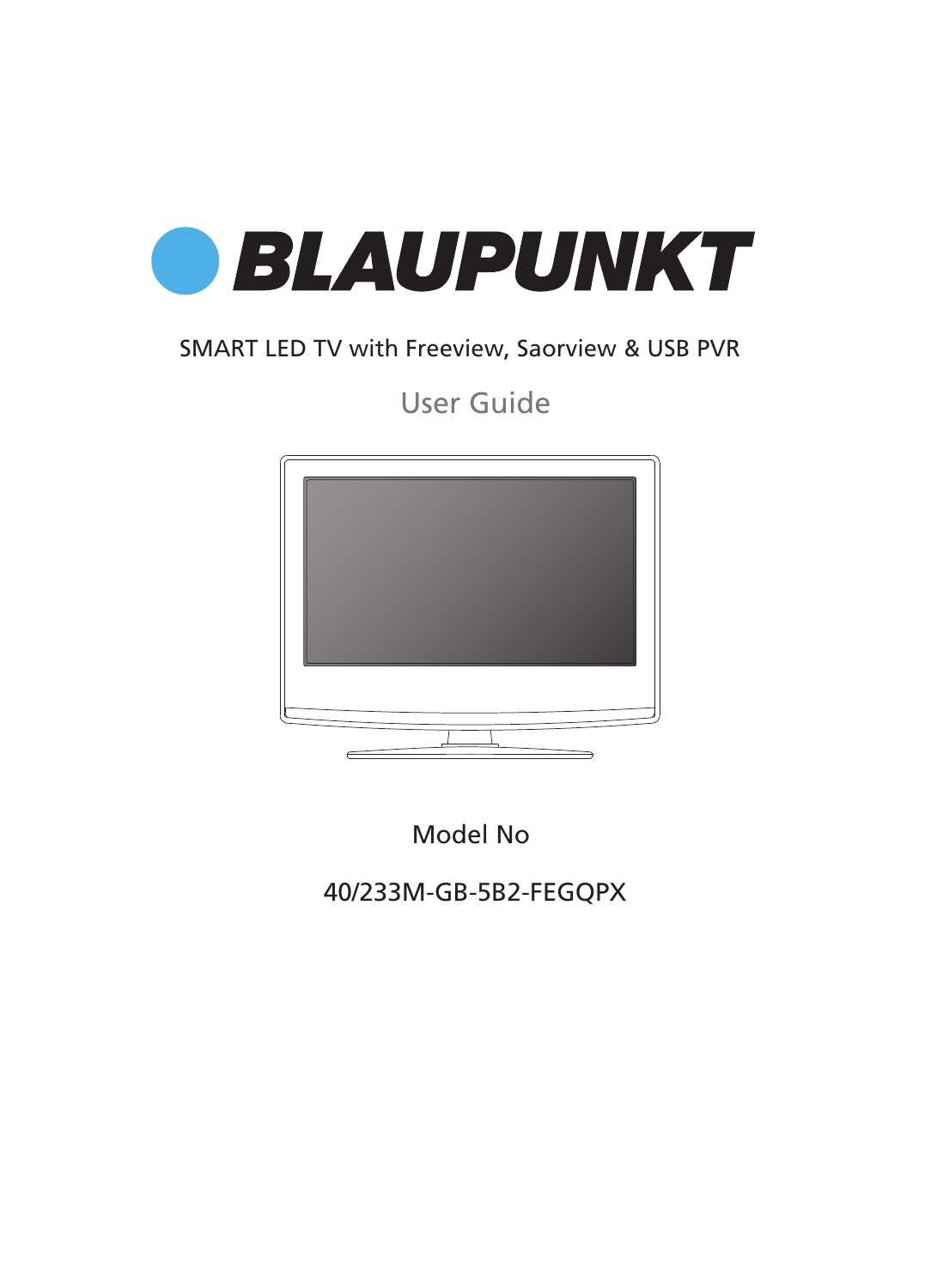## **Important safety instruction**



### **CAUTION SK OF ELECTRIC SHOCK DO NOT OPEN**



### **Please read these instructions. All the safety and operating instructions should be read before the appliance is operated.**

### **Warnings**

• Television sets with 40" screens or more must be lifted and carried by at least 2 people.

This television does not contain any parts that are serviceable by the user. In case of a fault, contact the manufacturer or authorised service department. Exposing the internal parts inside the TV may endanger your life. The manufacturers guarantee does not extend to faults caused by repairs carried out by unauthorised third parties.



To prevent spread of fire, keep candles or other open flames away from this product at all times

• To reduce the risk of fire, electric shock or damage to the TV, do not expose it to dust, rain or moisture. Never expose the TV to dripping or splashing and do not place objects filled with liquids on or near the TV.

• Do not connect any external devices (DVD player, games console etc) when the TV is switched on. Disconnect both the TV and device from the mains before connecting. Only switch appliances on when the connection process is complete.

Do not place the television in a confined space and do not obstruct the ventilation openings at the rear of the television.

• When installing on a wall, ensure the TV is at least 5cm from the wall for ventilation.

• Always ensure that the TV's ventilation openings are not covered with items such as newspapers, tablecloths, curtains, etc.

Dispose of this television and any components including batteries in an environmentally friendly manner. If in doubt, please contact your local authority for details of recycling.

• Ensure this TV is used in moderate climates only.

• In case of electrostatic discharge (ESD) the TV may display incorrect functions. In such case, switch the TV off and switch the TV back on. The TV will work normally.

### **WARNING: Never place a television set on an unstable location. A television set may fall, causing serious personal injury or death. Many injuries, particularly to children, can be avoided by taking simple precautions such as:**

Use cabinets or stands recommended by the manufacturer of the television set.

• Only use furniture that can safely support the television set.

• Ensure the television set is not overhanging the edge of the supporting furniture.

Do not place the television set on tall furniture (for example, cupboards or bookcases) without anchoring both the furniture and the television set to a suitable support.

• Do not place the television set on cloth or other materials that may be located between the television set and supporting furniture.

• Please educate children about the dangers of climbing on furniture to reach the television set or its controls.

• If your existing television set is being retained and relocated, the same considerations as above should be applied.

### **Safety**

• For your safety, this appliance is fitted with a fused 3 pin mains plug. Should the fuse need to be replaced, ensure that any replacement is of the same amperage and approved with the BSI mark.

• Never try and replace the mains plug unless you have adequate qualifications and are legally authorised to do so. In the event that a replacement mains cable is required, contact the manufacturer for a suitable replacement.

• Never use the television if it is damaged in any way.

Always place the television on a flat level surface avoiding anywhere which may be subject to strong vibration.

• The ideal distance to watch the television is approximately five times the length of the diagonal measurements of the TV screen.

• Ensure the television is not placed on top of the power cable as the weight of the television may damage the cable and cause a safety hazard.

• Never place mobile phones, speakers or any other device which may cause magnetic or radio interference, near the television. If interference is apparent, move the device causing the interference away from the television.

To disconnect the set from the mains, remove the mains plug from the socket.

• Ensure that the mains plug is always easily accessible.

### **WARNING: Excessive noise when using earphones and headphones can cause loss of hearing.**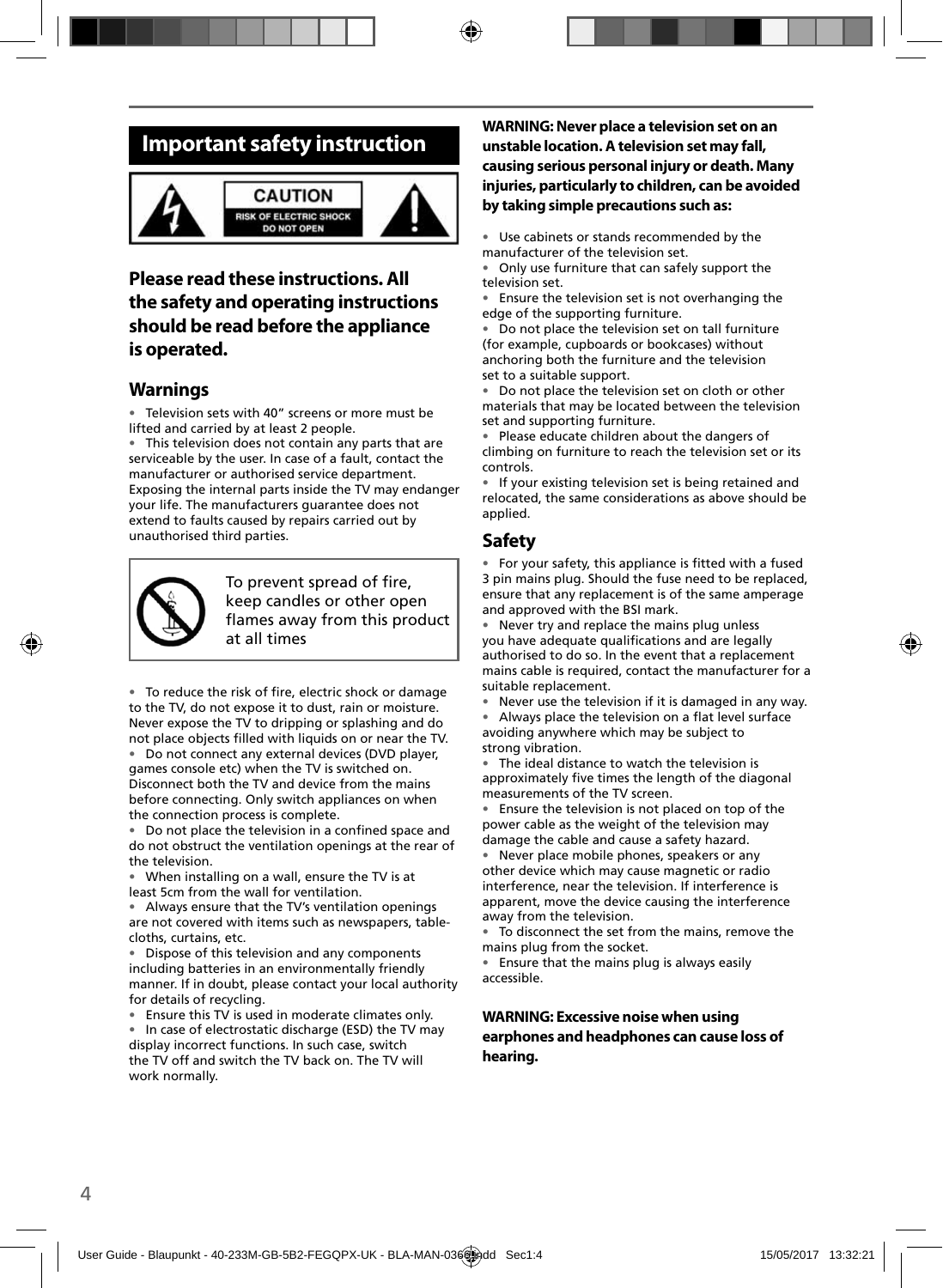## **Important safety instruction**



### **Maintenance**

• To clean your TV, wipe with a soft, dry cloth. If the surfaces are extremely dirty, use a soft cloth dipped in a soap and water solution or a weak detergent solution.

Never use alcohol, paint thinner or benzene to clean this unit.

• Before using a chemically treated cloth, read the instructions that came with the cloth carefully.

### **CAUTION: If water or other liquid enters the television through the display panel surface, a malfunction may occur.**



### **Packaging**

The safest way to transport your item is in the original box/packaging - please save your packaging for this.

• You will need the original box/packaging in the event of warranty/service repair or support. We are unable to carry out warranty/service if you are unable to package the item correctly.

### **Important information regarding use of video games, computers, captions or other fi xed image displays**

The extended use of fixed image program material can cause a permanent "shadow image" on the LCD/LED panel, also known as "screen burn".

This "shadow image" can appear in the background during normal viewing. This type of irreversible LCD/ LED panel deterioration can be limited by observing the following steps:

1. Reduce the brightness/contrast setting to a minimum suitable viewing level.

2. Do not display the fixed image for extended periods of time.

3. Turn the power off when not in use.

Examples of images that are more likely to cause "screen burn" are as follows (this is not an exhaustive list):

• TV channel logos: e.g. shopping channel logos and pricing displays - especially if they are bright and stationary. Moving or low-contrast graphics are less likely to cause ageing of the screen.

• Time displays.

Teletext: Do not view a stationary page for a long period of time

• TV/DVD menus: e.g. listings of DVD disc content.

• Pause mode: Do not leave the TV in pause mode for long periods of time, e.g. when watching DVDs or videos.

**Important: Once 'shadow image/screen burn' occurs, it will never disappear and is not repairable under warranty.**

### **How do I dispose of this product?**

**UK:** Waste electrical products should not be disposed of with household waste. Please dispose of the product at a designated collection point for recycling of WEEE. For your nearest facilities, please see www.recycle-more.co.uk or in store for details.



**ROI:** Waste electrical products should not be disposed of with household waste. Separate disposal facilities exist. Check with your local authority or retailer for recycling advice.



### **Batteries**

• Do not expose batteries to high temperatures, excessive heat, prolonged sunshine or fire as this may cause leakage, explosion or ignition.

Observe the correct polarity when inserting batteries. • Do not use different types of batteries together or mix old and new batteries.

• Dispose of batteries in an environmentally friendly way.

• Certain regions may regulate the disposal of batteries. Please consult your local authority.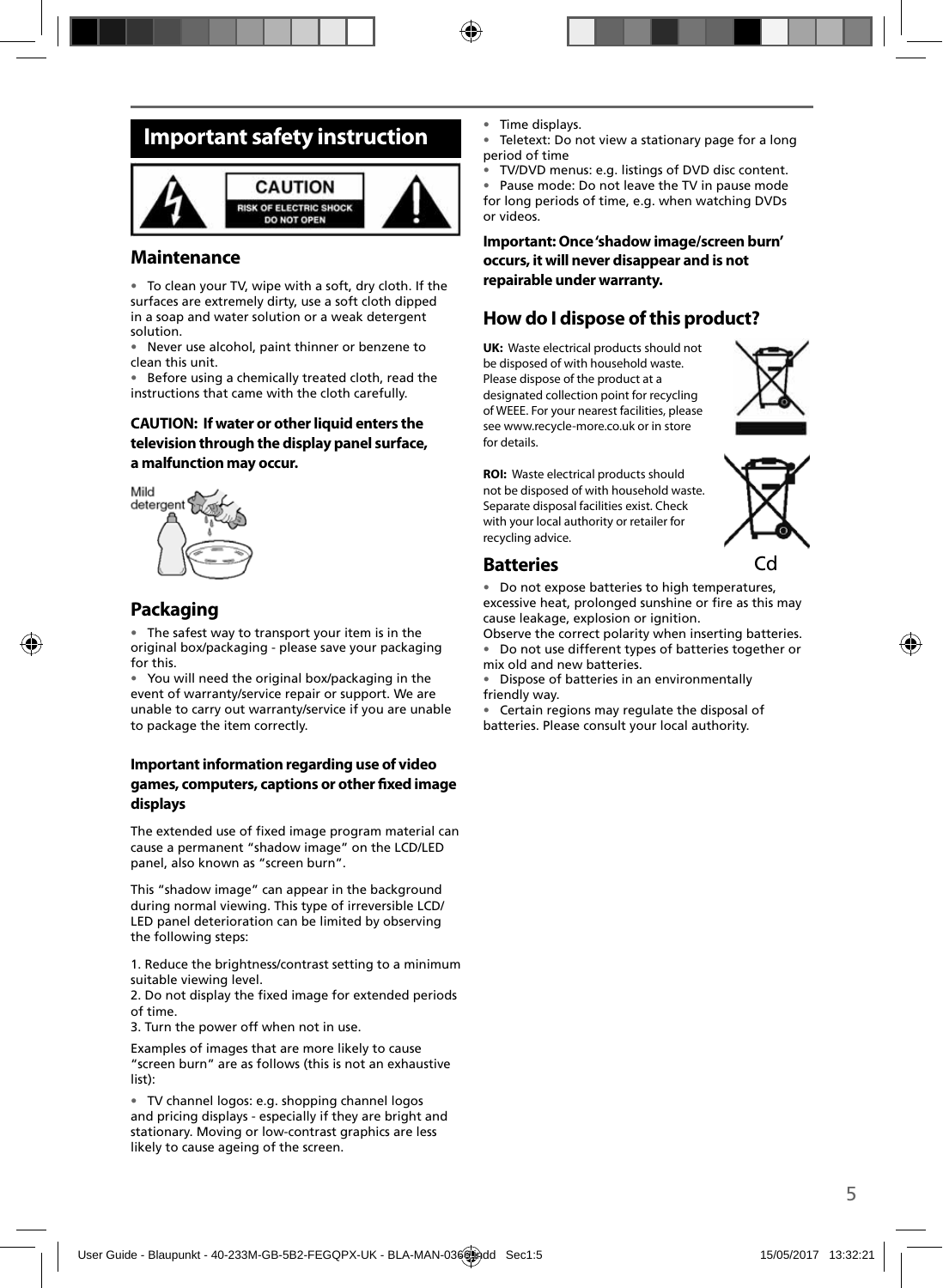## **Trademarks**

### HOMI

The terms HDMI and HDMI High-Definition Multimedia Interface, and the HDMI Logo are trademarks or registered trademarks of HDMI Licensing, LLC in the United States and other countries.

#### **HDTV**

The "HD TV" Logo is a trademark of DIGITALEUROPE.

#### **HDTV 1080p**

The "HD TV 1080p" Logo is a trademark of DIGITALEUROPE.

#### **DVB**

The DVB logo is the registered trademark of the Digital Video Broadcasting (DVB) project.



**DOLBY**<br>AUDIO

Manufactured under license from Dolby Laboratories. Dolby, Dolby Audio and the double-D symbol are trademarks of Dolby Laboratories.



The "CI plus" Logo is a trademark of CI Plus LLP.



JBL is trademark of HARMAN International Industries, Incorporated, registered in the United States and/or other countries.

#### **Youtube**

YouTube and the YouTube logo are trademarks of Google Inc.

#### **FREEVIEW HD**

The FREEVIEW HD words and logos are trade marks of DTV Services LTD. © DTV Services Ltd.

#### **SAORVIEW**

SAORVIEW is a registered trademark owned by RTÉ.

#### **Miracast**

Wi-Fi CERTIFIED Miracast and Miracast are trademarks of Wi-Fi Alliance.

#### **DLNA**

DLNA, the DLNA Logo and DLNA CERTIFIED are trademarks, service marks, or certification marks of the Digital Living Network Alliance.



For DTS patents, see http://patents.dts.com. Manufactured under license from DTS Licensing Limited. DTS, the Symbol, & DTS and the Symbol together are registered trademarks. DTS TruSurround is a trademark of DTS, Inc. © DTS, Inc. All Rights Reserved.

#### **CE Statement:**

Hereby, Universal Media Corporation l.t.d. declares that this LED TV is in compliance with the essential requirements and other relevant provisions of Directive 1999/5/EC.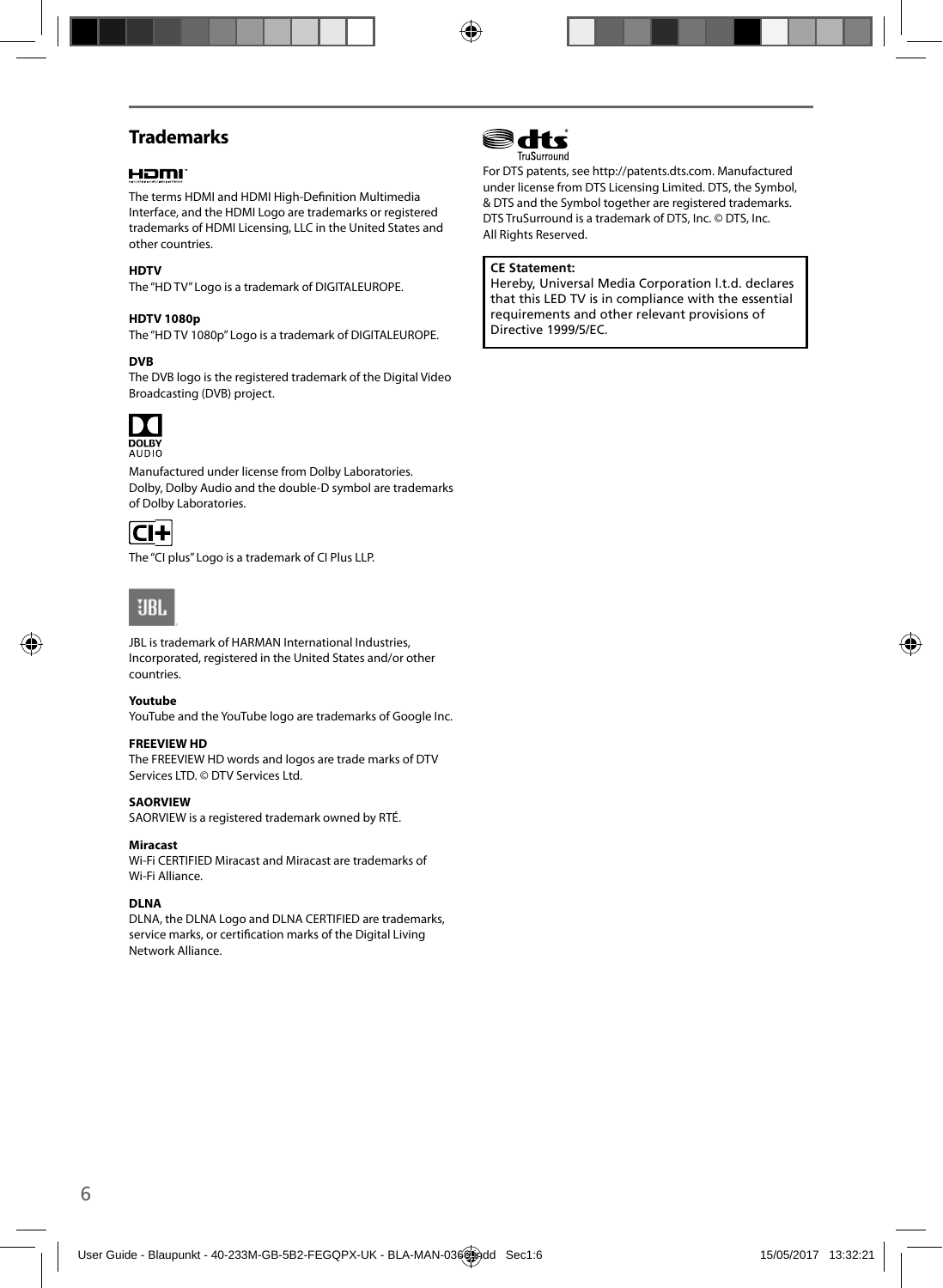# **CONTENTS**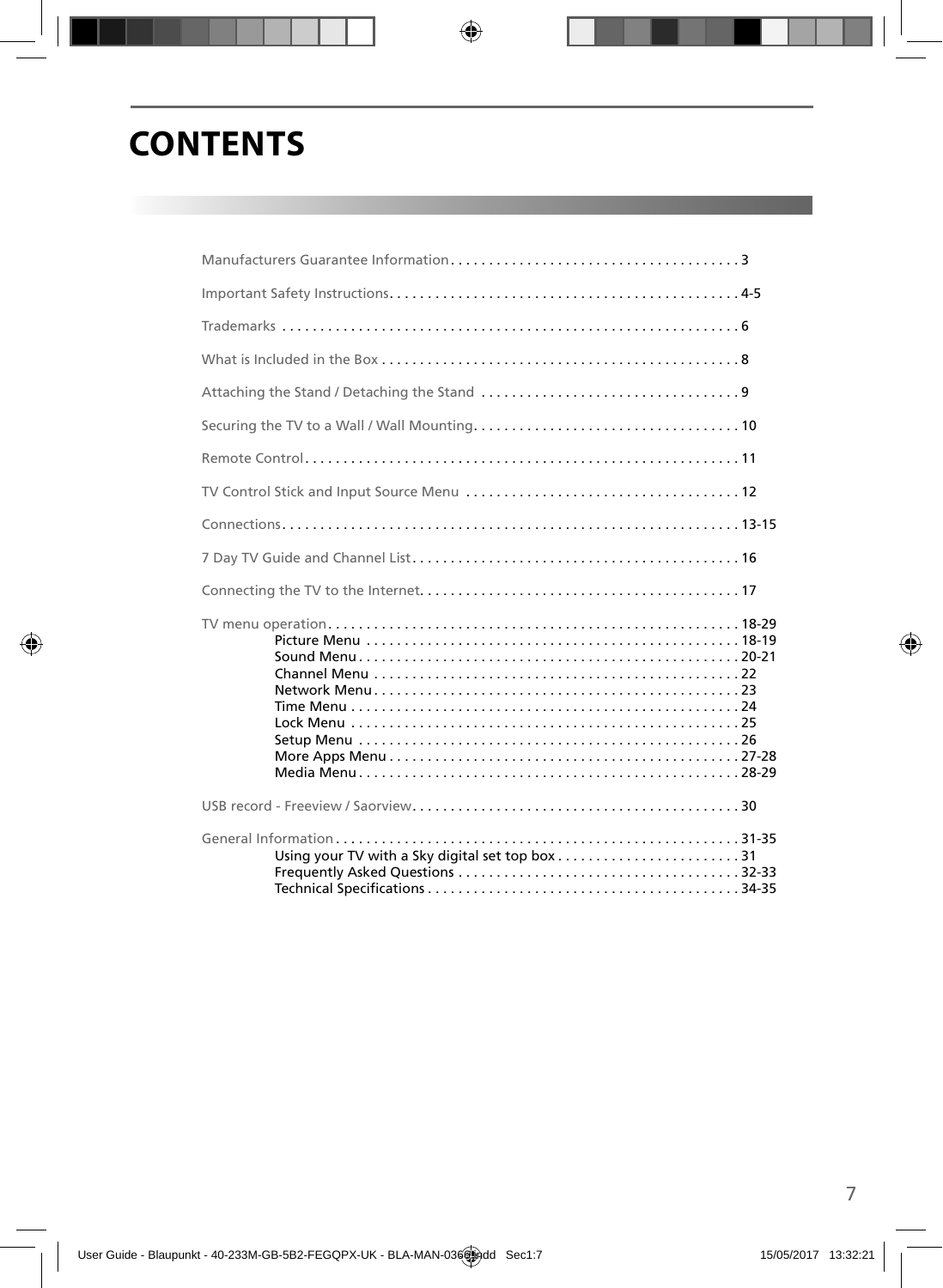# **WHAT IS INCLUDED IN THE BOX**

Accessories

Included with this TV are the following accessories

### 1 x User Guide



### 1 x Quick Start Guide



### 1 x TV



1 x RF Cable



### 1 x Remote Control and 2 x AAA Batteries



1 x Mini Component / YPbPr



1 x Mini AV / Composite cable



1 x Stand Installation Pack (Includes stand base, stand neck & screws)



Please save your box/packaging as you will need this in the event of warranty/service repair or support. We are unable to carry out warranty/service if you are unable to package it correctly. The safest way to package your item in the event of warranty/service repair is in it's original box/packaging.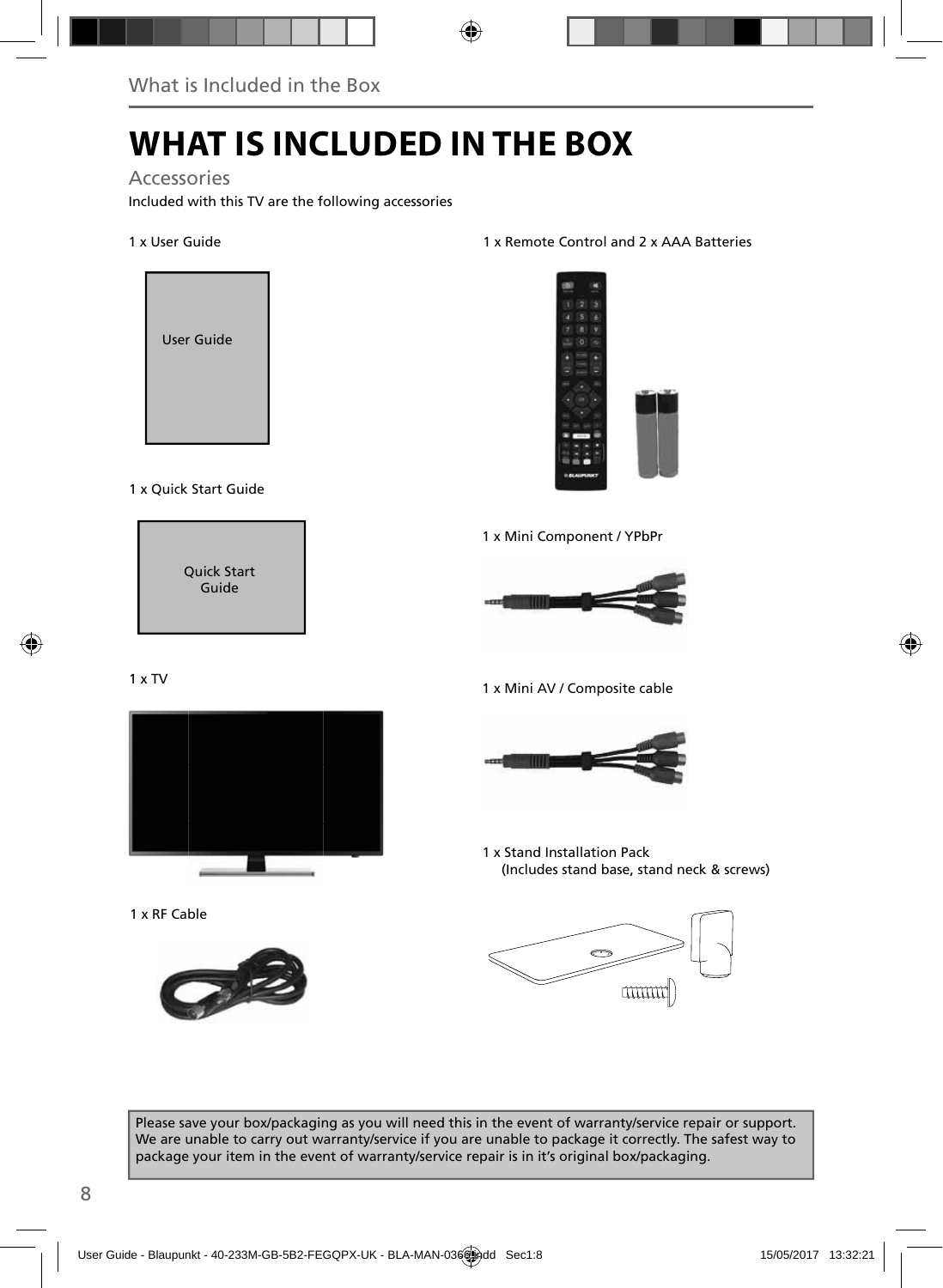# **ATTACHING/DETACHING THE STAND**

## Attaching the stand

To complete the stand installation you will require a cross head screw driver

There are two types of screws provided as shown below.



**6 x** ST (4x14) **5 x** ST (3.7x18) Used for attaching the stand neck to the TV (fig.1)

Used for attaching the stand base to the stand neck (fig.3)



(fig.1) Attach the stand neck to the rear of the TV set using the 6 x ST(4x14) screws provided.







When securing the self-tapping screw/s into the base of the stand (on first installation) the screw/s will be naturally tight as they create a thread in the plastic of the stand neck in order to support a TV of this size.

**a)** Ensure the cross head screw driver tip fits correctly into the head of the screw and that it is not too big or small.

**b)** Screw in all screws individually and partially before tightening all of the screws fully.

**c)** If they become very tight try loosening them slightly and then re-tightening them once again as this will continue the process of creating the thread for the screws.

(fig.3) Secure the base to the neck by using the 5 x ST(3.7x18) screws provided.

### Detaching the stand

Remove the screws highlighted then remove the stand base and neck from the rear of the TV set.

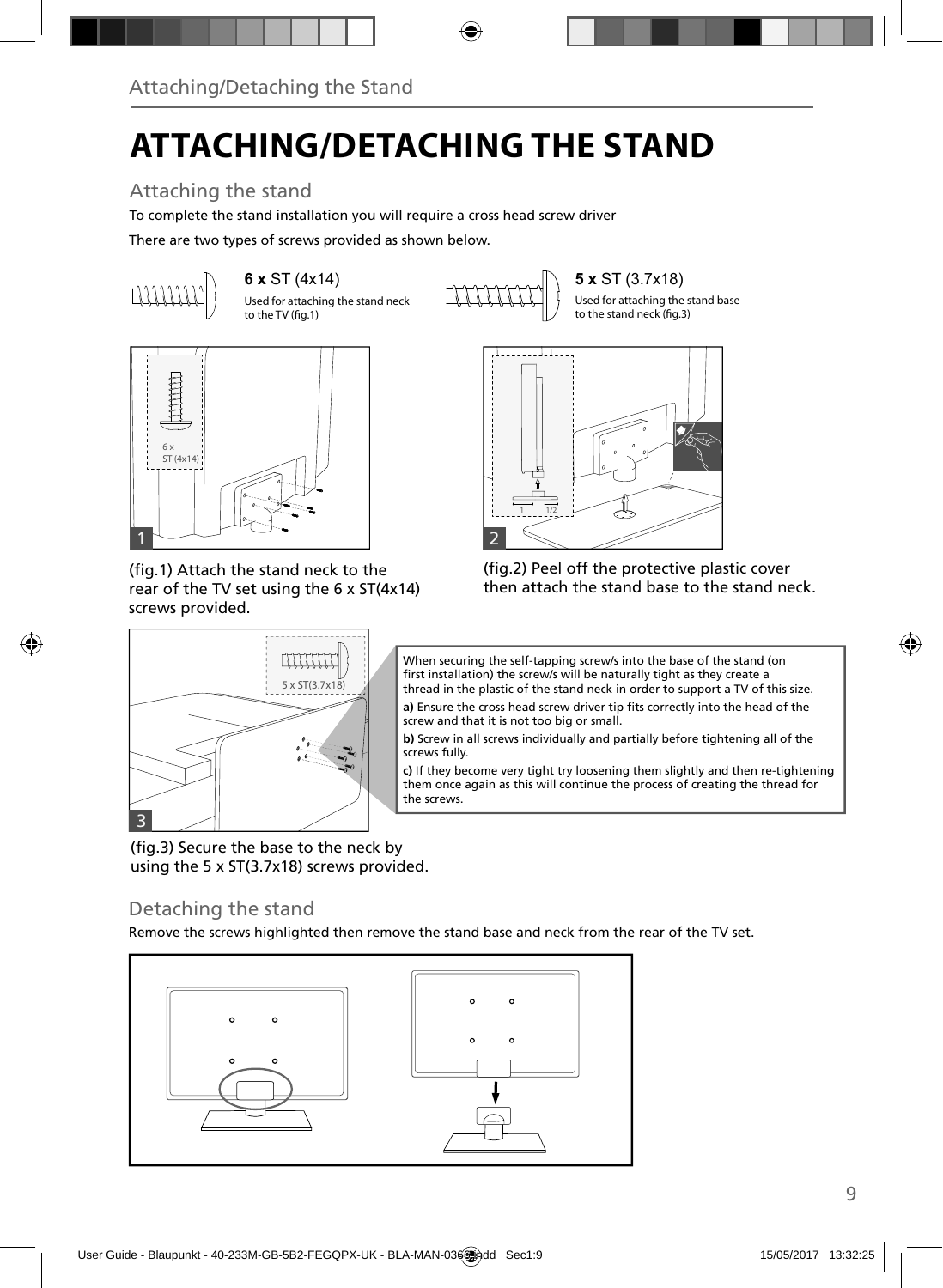# **SECURING THE TV TO A WALL**

### Securing the TV to a wall with anti-tip straps

For maximum security in the home when using a TV with its stand anti-tip straps should be fitted. These are available from supermarket websites and other websites and are an easy, inexpensive and effective way of ensuring your TV stays safely upright. Straps are designed to be attached to the rear of the TV and then tethered to the wall or the furniture the TV is stood on.

### Note - Please ensure that children do not climb on the TV set.

**A)** Using one or both of the top wall-mounting holes and screws (the screws are already supplied in the wall mounting holes) fasten one end of the fastening cord/s to the TV.



**B)** Secure the other end of the fastening cord/s to your wall. (you will need screws/fixings suitable for your wall type - available separately from most DIY stores).



The Royal Society for the Prevention of Accidents is urging people to take care with flat-screen televisions. RoSPA stated in 2010 that "Toddlers are particularly at risk of pulling flat-screen televisions on to themselves. They are unsteady on their feet and are attracted by colourful television images." The risk is increased as televisions become lighter.

### Wall Mounting

IMPORTANT - Before drilling any holes in the wall ensure you are not drilling where there could be any electrical wires, water or gas pipes.



1) Remove the four screws highlighted that are supplied in the wall mounting holes.

2) The wall mount can now be easily attached to the mounting holes on the rear of the TV.

For VESA wall mounting information please refer to the Technical Specification page.

For optimum viewing, if wall mounting the TV higher than eye level, the TV should be tilted downwards so that the TV's screen is 'face on'. See fig 1 and 2.



Important – If wall mounting this TV, only use the screws already provided in the wall mounting holes. Using other screws which are longer could cause irreparable damage to internal parts. When using a wall bracket, please ensure the screws in the back of the TV set are not over tightened.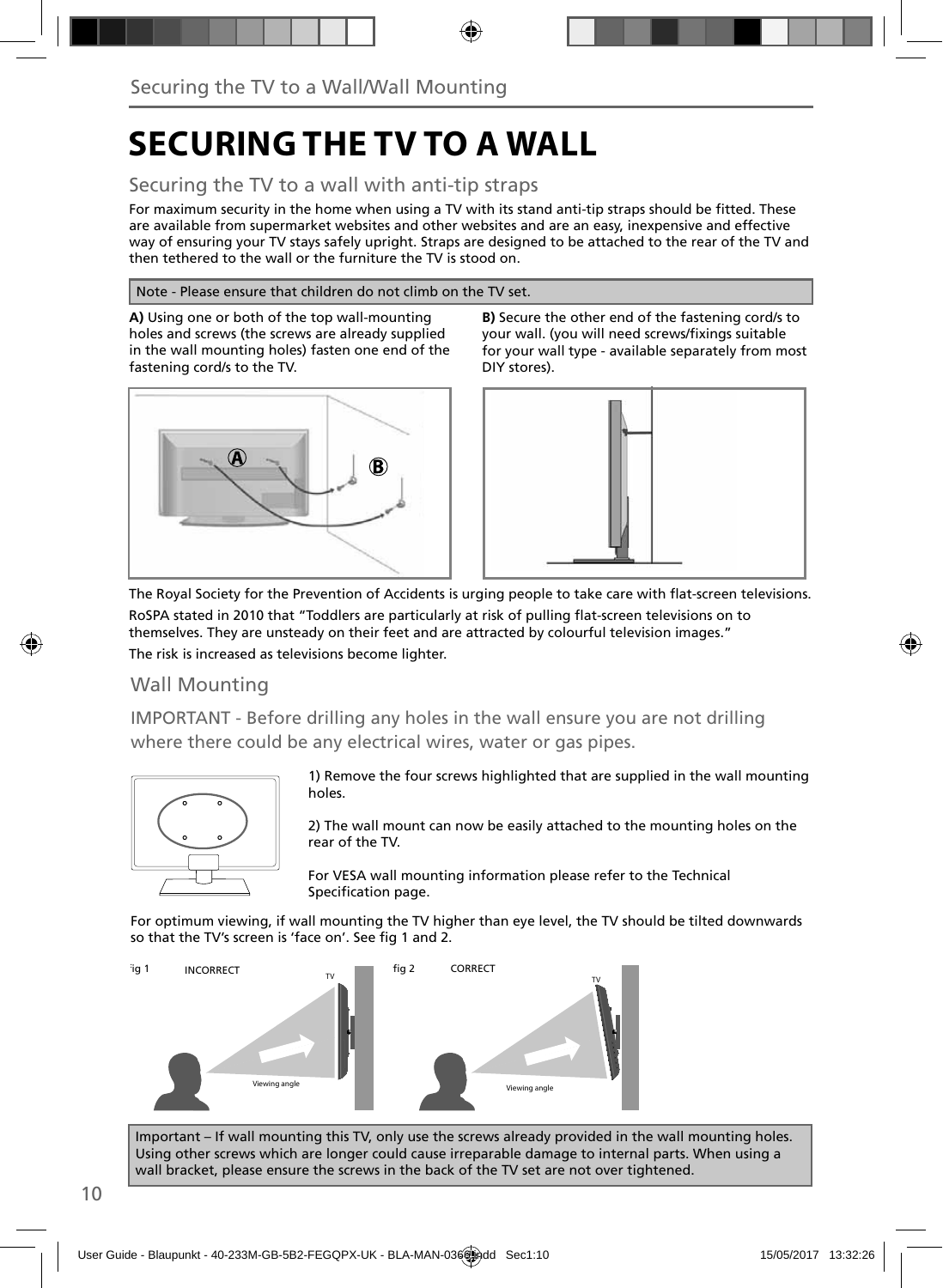# **REMOTE CONTROL**

| Key            |                                                                                                                                          |                |               |                         |        |
|----------------|------------------------------------------------------------------------------------------------------------------------------------------|----------------|---------------|-------------------------|--------|
| ⊙)             | For models with integrated DVD players.                                                                                                  |                |               |                         |        |
| D.             | For models with PVR Function.                                                                                                            |                |               |                         |        |
|                | For models with USB Playback.                                                                                                            |                |               |                         |        |
| A              | For models with 3D functions.                                                                                                            |                | ಲ             |                         |        |
|                |                                                                                                                                          |                | ON/OFF        |                         | MUTE   |
|                | ON/OFF - Switch on the TV when in standby or vice versa.                                                                                 |                |               |                         |        |
|                | <b>MUTE</b> - Mute the sound or vice versa.                                                                                              | $\overline{2}$ |               | 2                       | 3      |
|                |                                                                                                                                          |                |               |                         |        |
|                | NUMBER BUTTONS - 0-9 to select a TV channel directly.                                                                                    |                |               |                         |        |
|                | TV GUIDE - Opens the 7 day TV guide (digital TV mode).                                                                                   |                | 4             | 5                       | 6      |
|                | $\mathbb{C}$ - To return to the previous channel viewed.                                                                                 |                |               |                         |        |
| $\overline{3}$ |                                                                                                                                          |                |               |                         |        |
|                | VOL $(+/-)$ - To increase/decrease the sound level.                                                                                      |                |               | 8                       | 9      |
|                | PICTURE - Scrolls through picture mode options.                                                                                          |                |               |                         |        |
|                | <b>SOUND-</b> Scrolls through sound mode options.<br><b>SOURCE</b> - To display the input/source menu.                                   |                | TV            |                         |        |
|                | $CH (+/-)$ - To increase or decrease the channel being watched.                                                                          |                | <b>GUIDE</b>  |                         | ج      |
|                | MENU - To display OSD menu.                                                                                                              |                |               |                         |        |
|                | <b>EXIT</b> - To exit all menus.                                                                                                         | $\overline{3}$ |               | <b>PICTURE</b>          |        |
|                | $(A \mathbf{v} A )$ OK) - Allows you to navigate the on-screen menus and adjust                                                          |                |               |                         |        |
|                | the system settings to your preference.                                                                                                  |                |               | SOUND                   |        |
|                | <b>BACK</b> - To go back a previous step.                                                                                                |                | VOL           |                         | CН     |
|                | FAV - To display favourites menu.                                                                                                        |                |               | SOURCE                  |        |
|                |                                                                                                                                          |                |               |                         |        |
|                | <b>INFO</b> - Press once for now/next channel information.                                                                               |                |               |                         | EXIT   |
|                | - Press twice for information about the current programme.                                                                               |                | MENU          | ,                       |        |
|                | TEXT - To enter/exit Text.                                                                                                               |                |               |                         |        |
|                | <b>SUBTITLE</b> - To switch the dialogue at the bottom of the screen (on/off).<br>TV - To switch to Digital Channels.                    |                |               |                         |        |
|                | YOUTUBE - Access the Youtube App.                                                                                                        |                |               | OK                      |        |
|                | NETFLIX - Access the Netflix App.                                                                                                        |                |               |                         |        |
|                | <b>SMART</b> - Access the Blaupunkt Smart Portal.                                                                                        |                |               |                         |        |
|                | RECORD - Access the USB record function.                                                                                                 |                |               |                         |        |
|                | REC LIST - Opens the list of what has been previously recorded.                                                                          |                | BACK          |                         | FAV    |
|                | Hel-To restart the current chapter                                                                                                       |                |               |                         |        |
|                | >> - To advance forward to the next chapter                                                                                              | 4              | <b>INFO</b>   | TEXT<br><b>SUBTITLE</b> | W      |
| య⊜⊏            | $\Box$ / $\triangle$ - To stop the playback/Eject Disc                                                                                   |                |               |                         | SMART  |
|                | (To EJECT the disc press/hold the ■▲ button for 4 seconds)                                                                               |                |               | NETFLIX                 | 西部     |
|                | 44 - To play in fast rewind mode                                                                                                         |                |               |                         |        |
|                | > - To play in fast forward mode                                                                                                         |                |               | н<br>ш                  | □      |
|                | MI-To play/pause                                                                                                                         |                |               |                         |        |
|                | ⊙ <b>GOTO</b> - To go to a specific chapter.                                                                                             |                | <b>RECUST</b> | $\blacksquare$<br>H     | Ы      |
|                | $\triangleright$ A-B - Press once to set point, press a second time to return to point.<br>A @ ANGLE/3D - Select different angle of DVD. |                | GOTO          | 3D<br>$A - B$           | REPEAT |
|                | $\triangleright$ REPEAT - To repeat playback.                                                                                            |                |               |                         |        |
|                |                                                                                                                                          |                |               |                         |        |
|                |                                                                                                                                          |                |               |                         |        |
|                |                                                                                                                                          |                |               | <b>© BLAUPUNKT</b>      |        |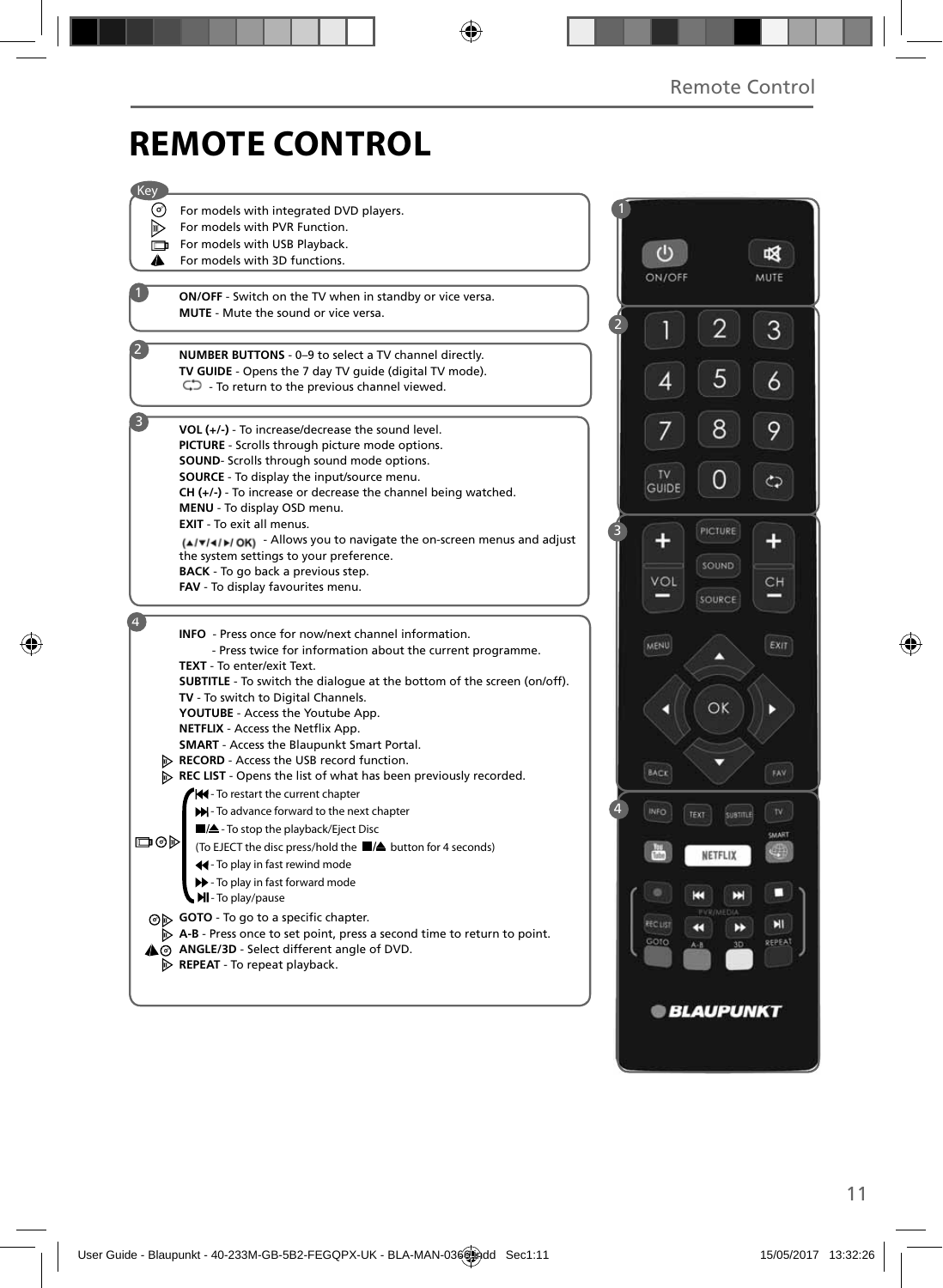# **TV BUTTONS AND INPUT SOURCE MENU**



- Volume up and menu right 1
- 2 Volume down and menu left
- Programme/Channel up and menu up 3
- Programme/Channel down and menu down 4
- Displays Menu/OSD 5
- Displays the input source menu 6
- Standby Power On/Off 7

## Choosing Mode Input/Source

To switch between the different input/ connections.

For further information on input/connections please view 'Connections' pages.

A) Using the buttons on the remote control:

1) Press [SOURCE] - The source menu will appear. 2) Press  $\left[\langle \cdot \right]$  or  $\left[\rangle \right]$  to select the input you require. 3) Press [OK].

B) Using the buttons on the Television:

1) Press [SOURCE].

2) Scroll right/left using VOL+/VOL- buttons to the input/source you require.

3) Press [SOURCE] to change input/source to the one selected.



Example of Source menu depending on the TV model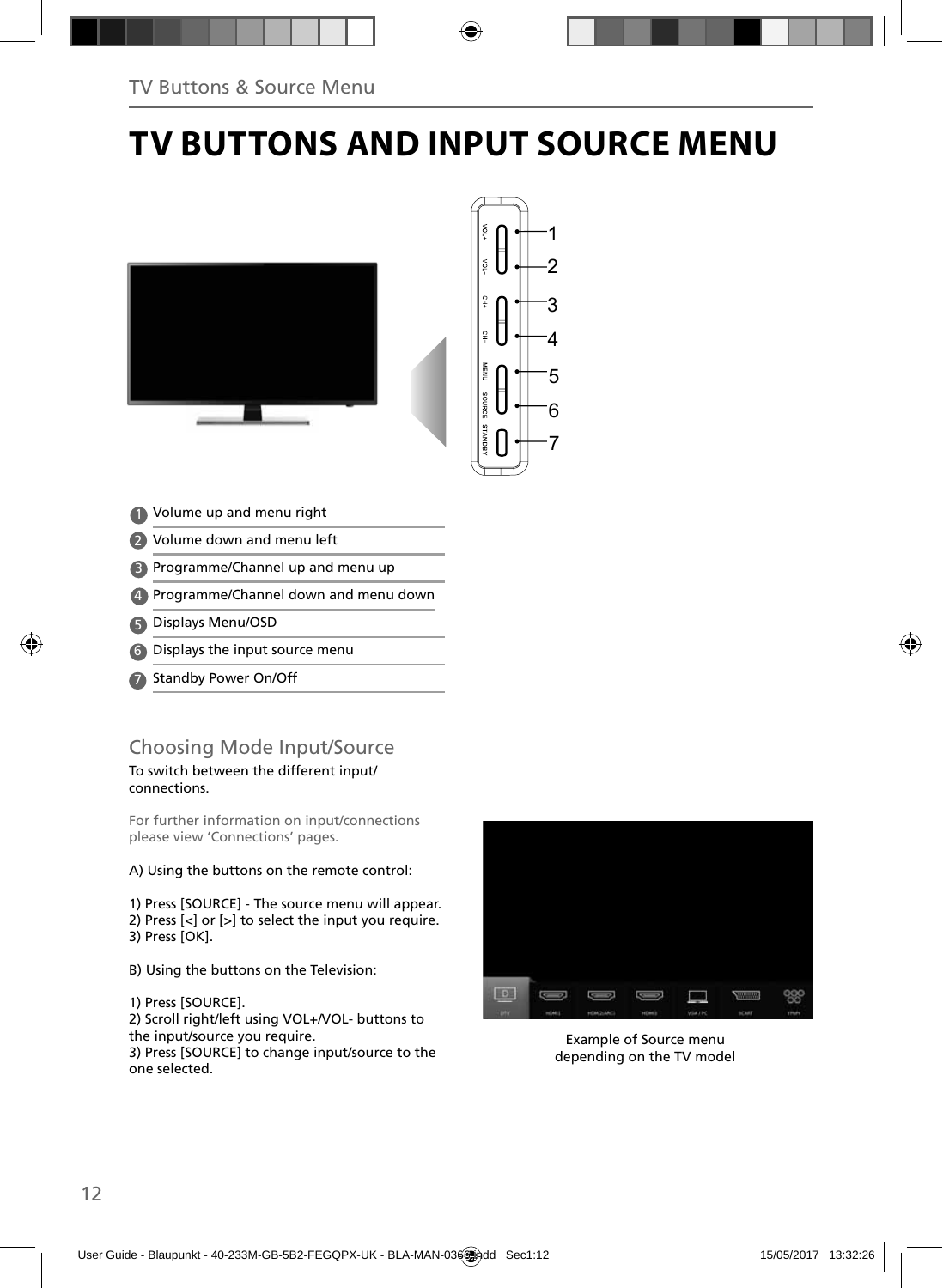# **CONNECTIONS**







| A                | Ethernet/LAN*     | Network Connection   |          |
|------------------|-------------------|----------------------|----------|
| B                | HDMI <sub>1</sub> | <b>HDMI</b> input    |          |
| C                | HDMI 2 (ARC)      | HDMI input           |          |
| $\mathbf \Omega$ | VGA PC            | <b>VGA-PC input</b>  |          |
| ê                | VGA PC Audio In   | 3.5mm PC audio input | M        |
| œ                | <b>SCART</b>      | <b>SCART</b> input   | N)       |
| G                | RF IN             | RF / TV Aerial Input | <b>O</b> |
| H                | <b>SAT IN</b>     | Satellite input      |          |
|                  |                   |                      |          |

|    | Optical Digital Audio | Digital Audio output    |
|----|-----------------------|-------------------------|
|    | HDMI 3 (MHL)**        | <b>HDMI</b> input       |
| K. | $2 \times$ USB        | USB port                |
| ш  | Earphone              | Earphone Input          |
|    | CI CARD IN            | Common Interface module |
|    | AV IN                 | Audio/Video Input       |
|    | YPbPr                 | HD input (Ypbpr)        |
|    |                       |                         |

\* The Ethernet/LAN port is used for Freeview HD services and smart functions.

\*\* **HDMI 3 (MHL Port) -** MHL is a wired solution that allows you to access the media from your phone or tablet onto the big screen in the highest quality.

By connecting an MHL cable (sold separately) from your mobile device and into your TV you can playback all your videos, games and photographs directly onto your TV.

MHL simply mirrors the screen of your mobile device so will work with all applications, whilst connected it will also charge your device too.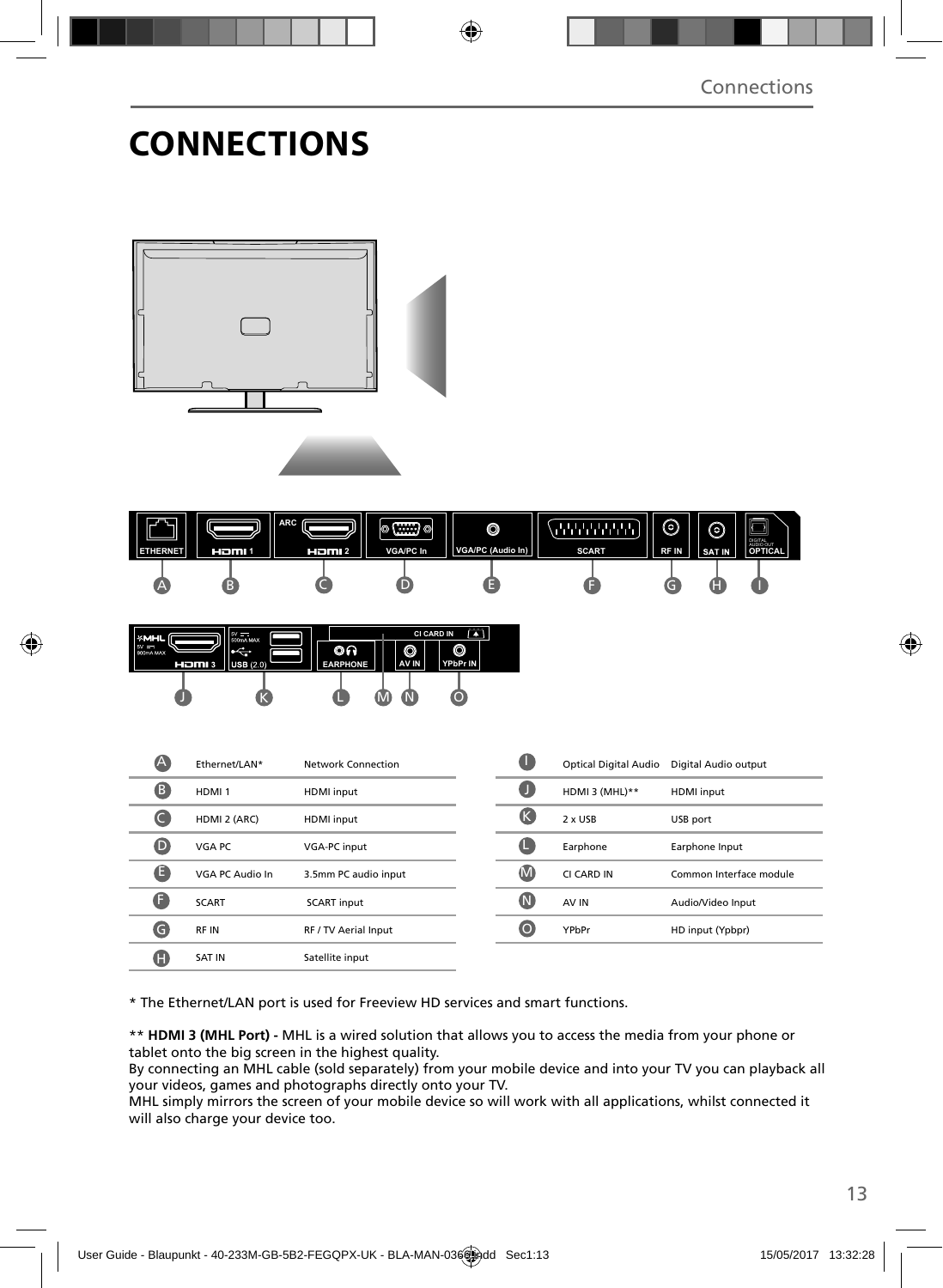# **CONNECTIONS**

Note: Connecting cables are shown for example only and may not be included. Please check 'What Is Included In The Box' page.

## Connecting to a device with Composite AV/Video output

TV Source should be set to Composite/AV



## Connecting to a device with SCART output

### TV source should be set to SCART



## Connecting to a device with HDMI output

A HDMI cable can output both video and audio and enables you to enjoy digital-quality video and audio with minimal loss of quality.

TV Source should be set to the corresponding HDMI port (HDMI 1, HDMI 2 etc)



**HDMI 3 (MHL Port) -** MHL is a wired solution that allows you to access the media from your phone or tablet onto the big screen in the highest quality.

By connecting an MHL cable (sold separately) from your mobile device and into your TV you can playback all your videos, games and photographs directly onto your TV.

MHL simply mirrors the screen of your mobile device so will work with all applications, whilst connected it will also charge your device too.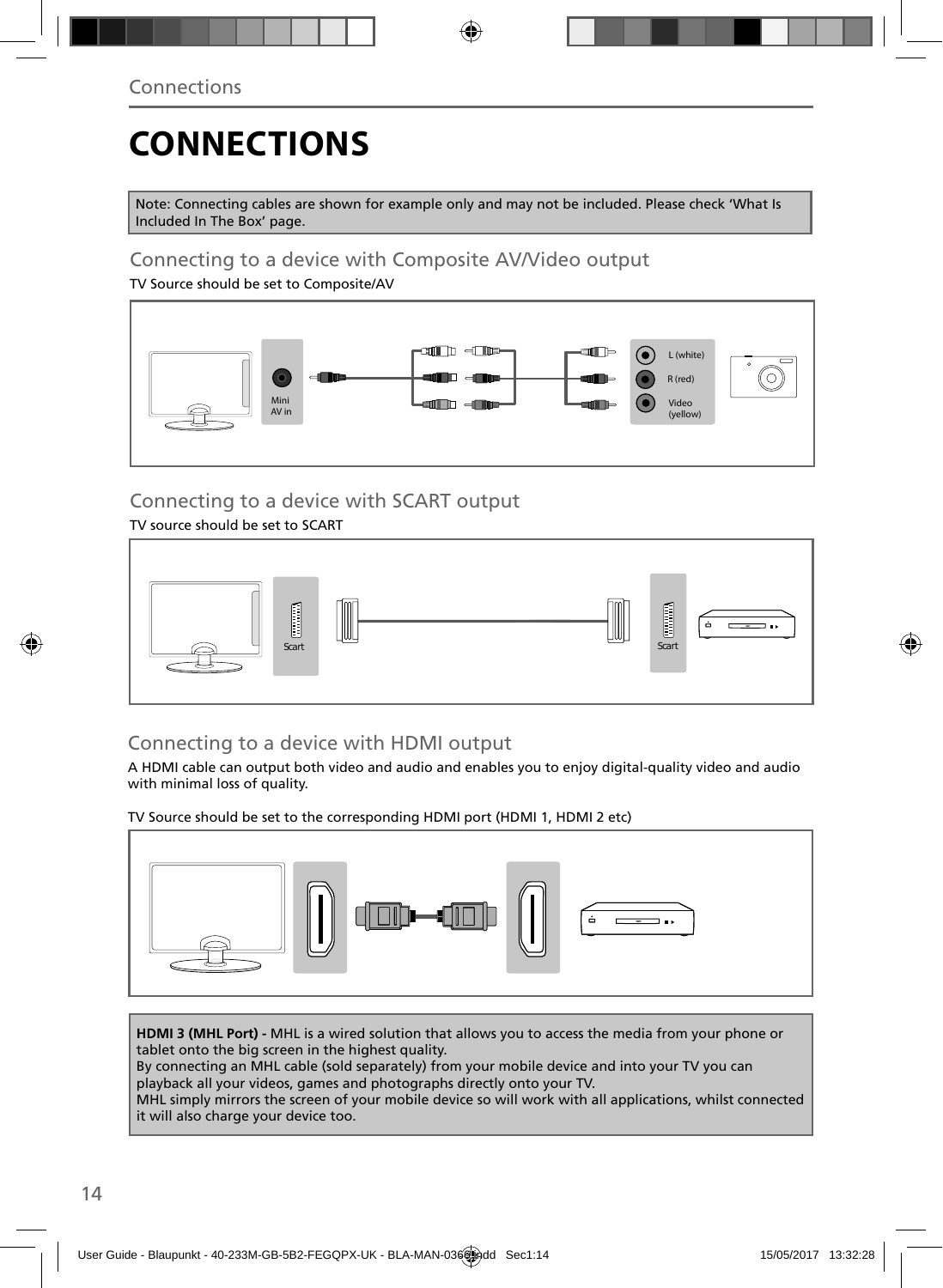# **CONNECTIONS**

## Connecting to a device with Component/YPbPr output

If you are supplied with a cable from the device which has RED, GREEN, BLUE, RED & WHITE connectors you must connect via Component (for picture) and by phono cable (for sound).

TV Source should be set to Component/YPbPr



Connecting to a device with VGA/PC output (Laptop or Desktop Computer) TV Source should be set to VGA/PC



### Connecting to an external audio device (Amplifiers, Surround Sound, Sound Bars etc)

When connecting via the TV's 3.5mm Earphone output, this will disable the TV speakers.

There are two options when connecting a device via the 3.5mm Earphone Output and the Digital Optical Audio Output



Connecting an Ethernet/Network cable

The Ethernet/LAN port is used for Freeview HD services and smart functions.

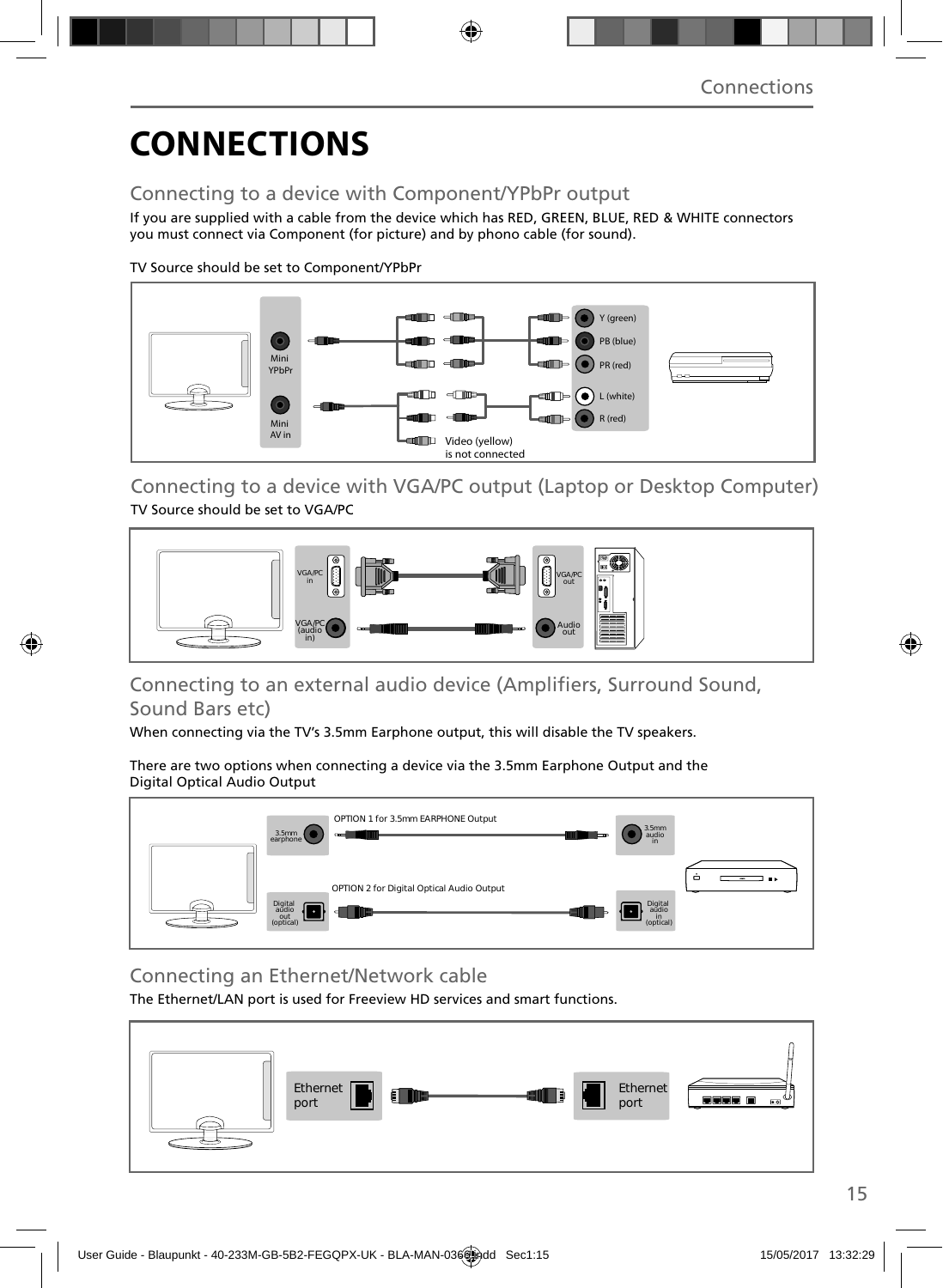# **7 DAY TV GUIDE**

TV Guide is available in Freeview TV mode. It provides information about forthcoming programmes (where supported by the Freeview channel). You can view the start and end time of all programmes and on all channels for the next 7 days and set reminders.

1) Press the [TV GUIDE] button on the remote control and the following 7 Day TV Guide will appear:



2) Navigate through the menu using  $\blacktriangle \blacktriangledown \blacktriangleright \blacktriangleleft$ .

You can now:

View the next day by pressing BLUE View a previous day by pressing YELLOW Set a reminder by pressing GREEN Record a programme by pressing RED (Function for PVR models only, USB device must be connected) View further information about the programme by pressing INFO

3) Press [EXIT] to exit the 7 day TV Guide

### Channel List

To view the channel list, please ensure that the TV is set to either the analogue or digital source and no menus or TV notifications are displayed.

| 1 BBC ONE Oxford     | DIV  |
|----------------------|------|
| 2 BBC TWO            | DTV  |
| 3 ITV                | ory  |
| 4 Channel 4          | DIV. |
| 5 Channel 5          | DTV  |
| 6 ITV2               | DIV  |
| 7 That's Oxfordshire | DTV  |
| 9 BBC FOUR           | DIV  |
| 10 ITV3              | DIV  |
| 11 Pick              | DTV  |

1) Press [OK] on the remote control and the channel list menu will appear.

2) Scroll through the channel list by using  $\blacktriangle \blacktriangledown$  buttons then press [OK] to view the channel that is currently highlighted.

3) Scroll through different types of channels such as Freeview/ALL/ Digital TV/Radio/data and HD channels by using  $\blacklozenge \blacktriangleright$  buttons.

4) Press [EXIT] to exit the channel list.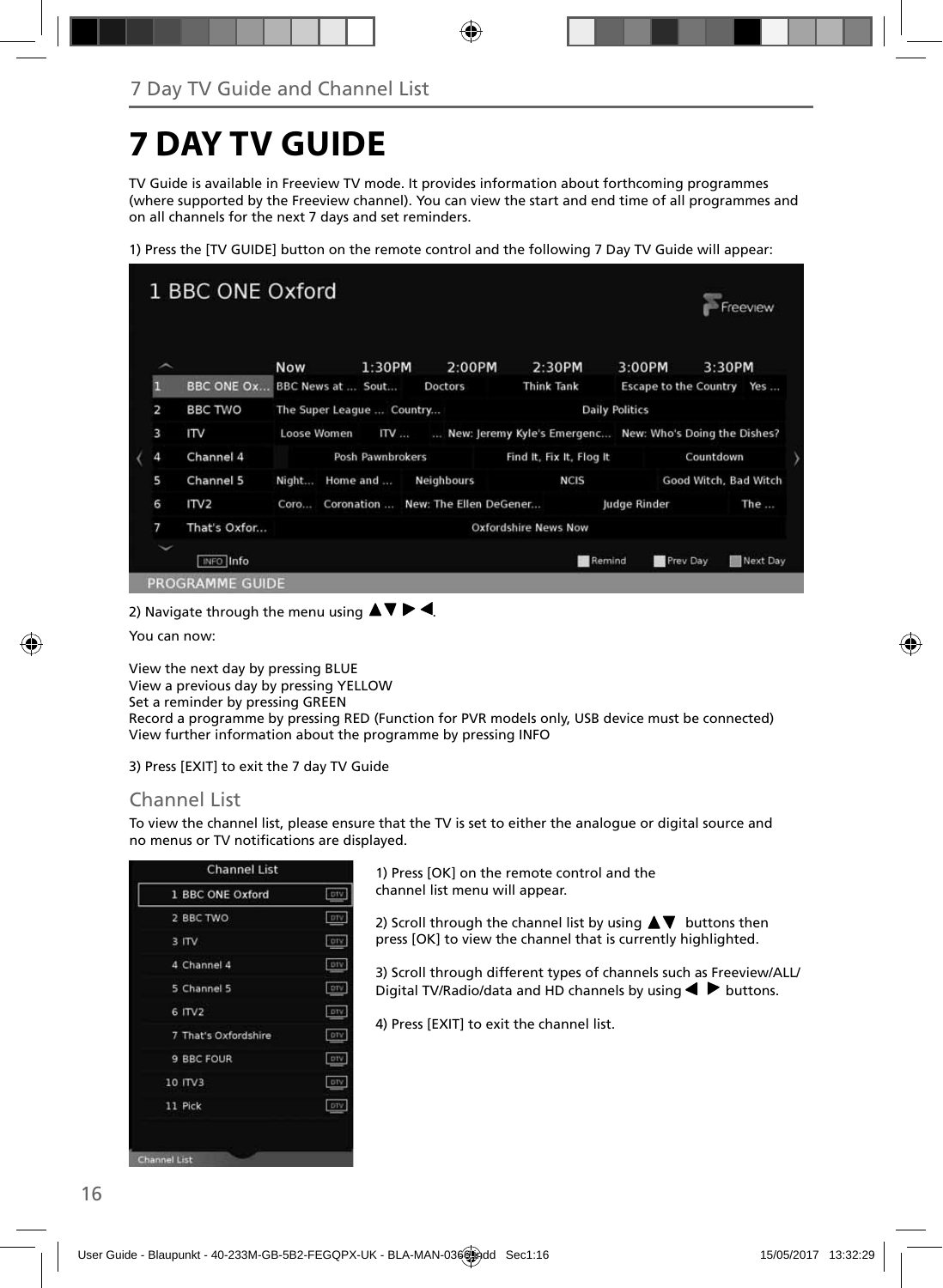# **CONNECTING THE TV TO THE INTERNET**

When you first power on your new SMART TV there will be an option to follow various on-screen set up instructions. These instructions will enable you to connect to the internet via your home network. You can connect to your home network either wirelessly or with an Ethernet cable.

If you decide not to follow the initial set up instructions and need to connect at a later date please follow these simple steps below:

Connecting your TV with a wireless connection

1) Press Menu on the remote control (fig. 1).

2) Scroll through the menu, select and enter 'Settings' then enter the 'Network' menu.

3) in the 'Network' menu, example below, scroll down and select 'Wi-fi Config' (fig.2).

4) Within the 'Wi-Fi config' options, highlight and select 'Wi-Fi Auto Search'.

5) The TV will then automatically search for networks.

6) Select the preferred type of network connection then enter the network password.

7) The TV will then establish a connection.

**Note:** An icon will appear in the top right hand side of the 'Application' menu to show you if the TV is connected to the internet.

Connecting your TV with an Ethernet/LAN cable:

1) Plug in your Ethernet cable into the RJ45 (Ethernet) socket located at the rear of the television.



2) Press Menu on the remote control (fig.1).

3) Scroll through the menu and select and enter the 'Network' menu.

- 4) In 'Network Configuration', select 'Cable' (fig.2).
- 5) Set will automatically configure itself.
- 6) Exit the menu by pressing 'EXIT' on the remote control.

EXIT



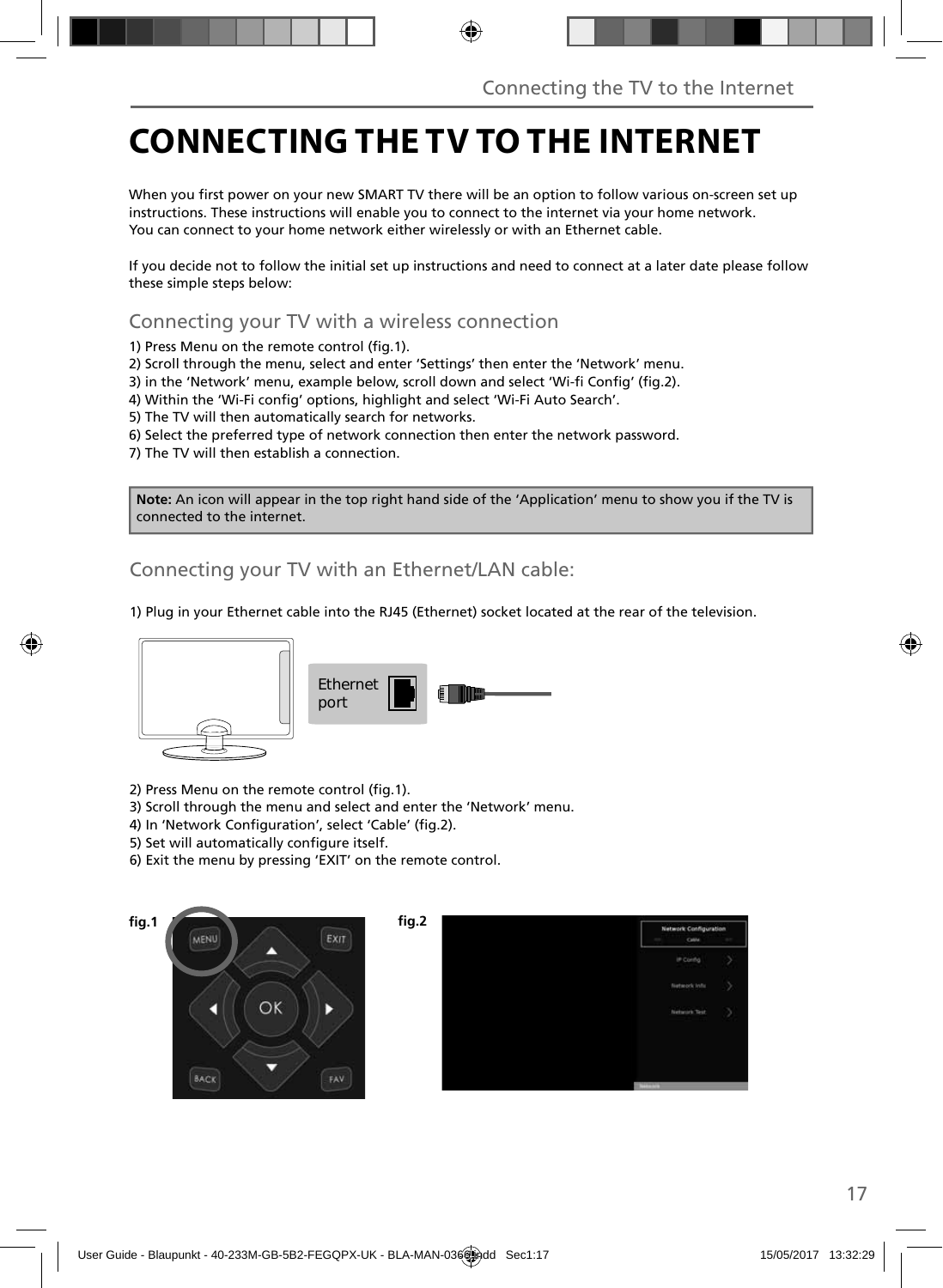# **PICTURE MENU**



To access this menu, press [MENU] button on the remote control and scroll right. To select a sub menu press [OK].

If you wish to make changes to any of the default settings, use the scroll  $\Box \blacktriangledown \blacktriangleright \blacktriangleleft$  buttons. To confirm any settings press [OK] button. To exit this menu at anytime, press [EXIT] button.

| <b>Dynamic</b> | Recommended settings for fast moving pictures              |  |
|----------------|------------------------------------------------------------|--|
| Standard       | <b>Standard settings</b>                                   |  |
| Movie          | Set to be lighter in colour and less bright                |  |
| Personal       | Lets you manually alter all the settings                   |  |
| Economy        | Power saving mode which reduces the energy used by up to   |  |
|                | 25% (by reducing the power to the LED/LCD panel).          |  |
|                | In Economy mode, the TV will switch itself to Standby mode |  |
|                | after 3-5 hours in the event that the TV buttons or remote |  |
|                | control buttons are not pressed (change the picture mode   |  |
|                | to another setting to de-activate this function)           |  |
|                |                                                            |  |

**Picture Mode** - Choose from the following presets:

You can make the following adjustments in **Personal** mode:

Contrast - Switch the balance between black and white.

Brightness - Increase or decrease the brightness of the picture.

Colour - Increases the colour from black and white.

Sharpness - Increase or decrease the sharpness of the picture.

**Colour Temperature** - Choose from the following presets:

| Normal | Default settings                  |
|--------|-----------------------------------|
| Warm   | Increases red within the picture  |
| Cold   | Increases blue within the picture |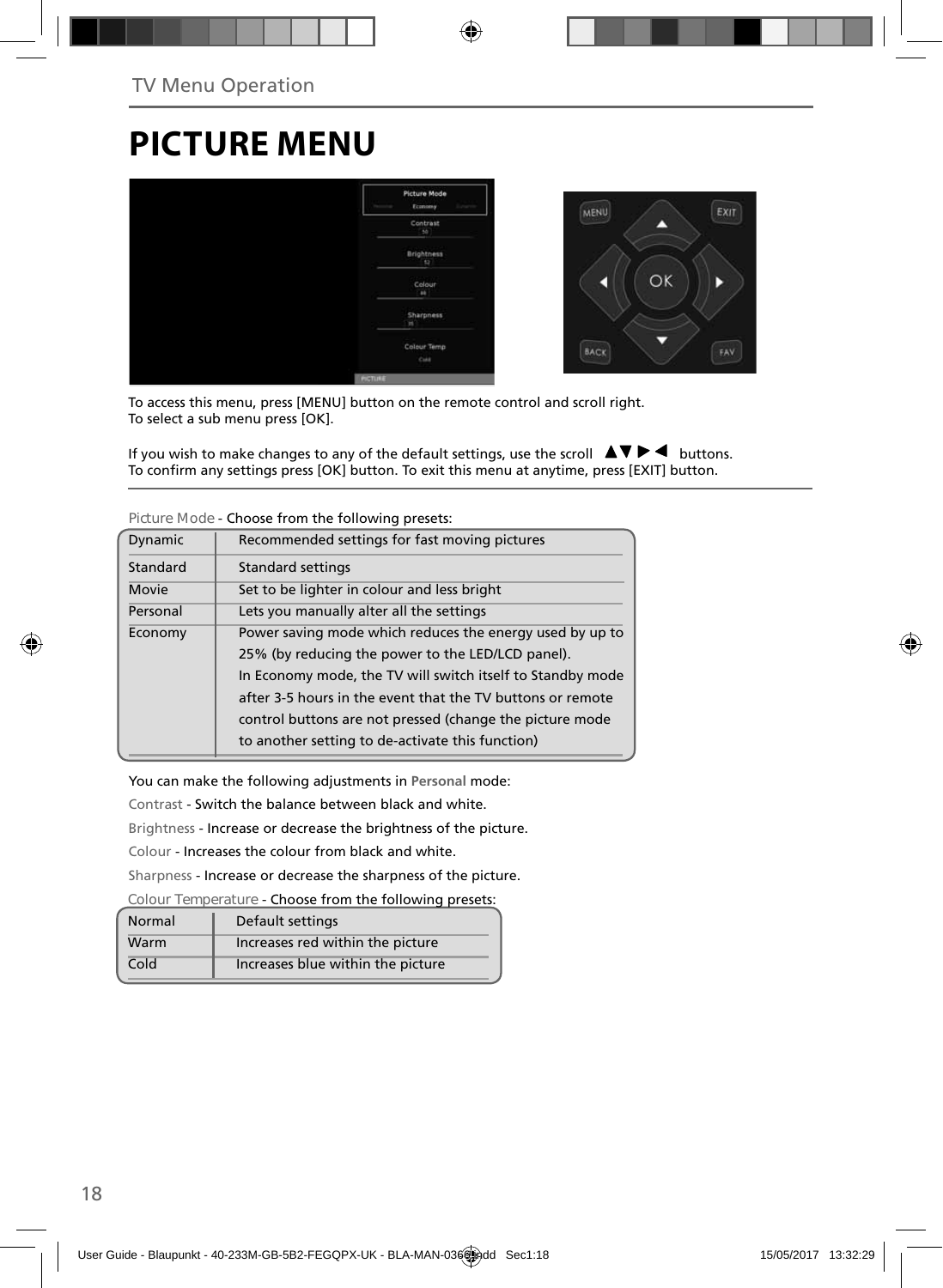# **PICTURE MENU**



Aspect Ratio - Within the UK the picture format varies depending on the channel/broadcast. There are a number of different options to best meet your needs. Choose from the following settings:



**PC Menu** - Allows you to adjust the picture settings of the TV when being used with a PC/Laptop. Only available when the TV is in VGA/PC source mode.

**Noise Reduction** - Allows you to switch noise reduction ON or OFF. Choose one of the following presets: low, middle, high and Off.

**Active Contrast** - Automatically optimises the 'backlight' and 'contrast' of the picture according to the brightness of the screen. Choose one of the following presets: low, middle, high and Off.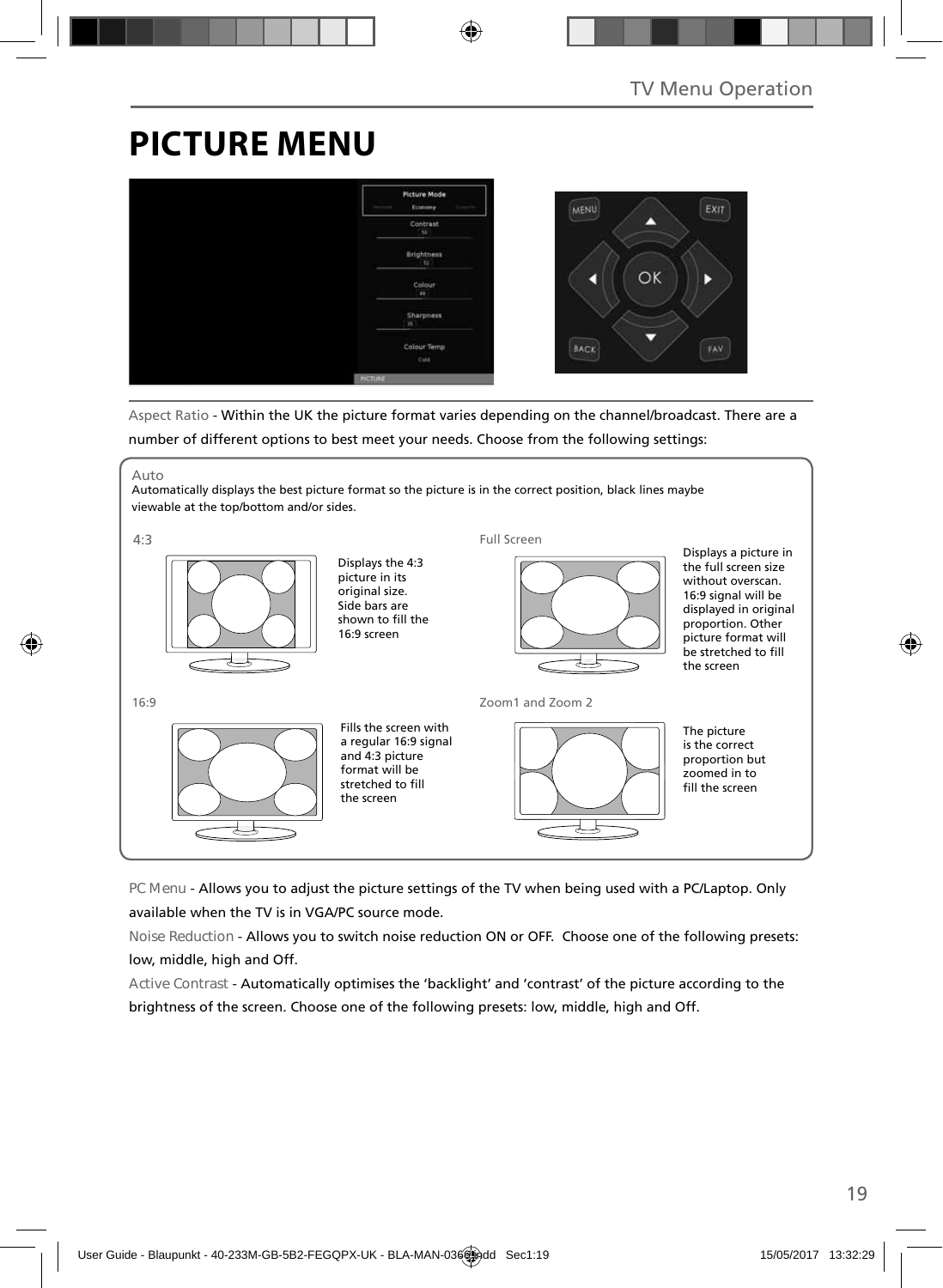## **SOUND MENU**



To access this menu, press [MENU] button on the remote control and scroll right. To select a sub menu press [OK].

If you wish to make changes to any of the default settings, use the scroll  $\Box \blacktriangledown \blacktriangleright \blacktriangleleft$  buttons. To confirm any settings press [OK] button. To exit this menu at anytime, press [EXIT] button.

**Sound Mode** - Choose from the following presets

| Standard     | Default settings                                                                                             |
|--------------|--------------------------------------------------------------------------------------------------------------|
| <b>Music</b> | Emphasises music over voices                                                                                 |
| Movie        | Provides live and full sound for movies                                                                      |
| Sports       | Emphasises sound for sports                                                                                  |
| Personal     | Selects your personal sound settings. Any adjustments made<br>automatically sets the sound mode to Personal. |

EQ - Adjust the audio level of separate frequencies via the band equaliser.

Balance - To switch the sound between the left and right speakers.

Auto Volume Level (AVL) - When 'on' is selected, the volume will attempt to stay at a constant level regardless of TV programme and advertisements.

DTS TruSurround - Choose from the following options:

| Off         | Off                                                                                |
|-------------|------------------------------------------------------------------------------------|
| TruSurround | TruSurround™ creates an immersive, feature-rich surround sound experience          |
|             | from two speakers, complete with rich bass, high frequency detail and clear dialog |
|             |                                                                                    |



For DTS patents, see http://patents.dts.com. Manufactured under license from DTS Licensing Limited. DTS, the Symbol, & DTS and the Symbol together are registered trademarks. DTS TruSurround is a trademark of DTS, Inc. © DTS, Inc. All Rights Reserved.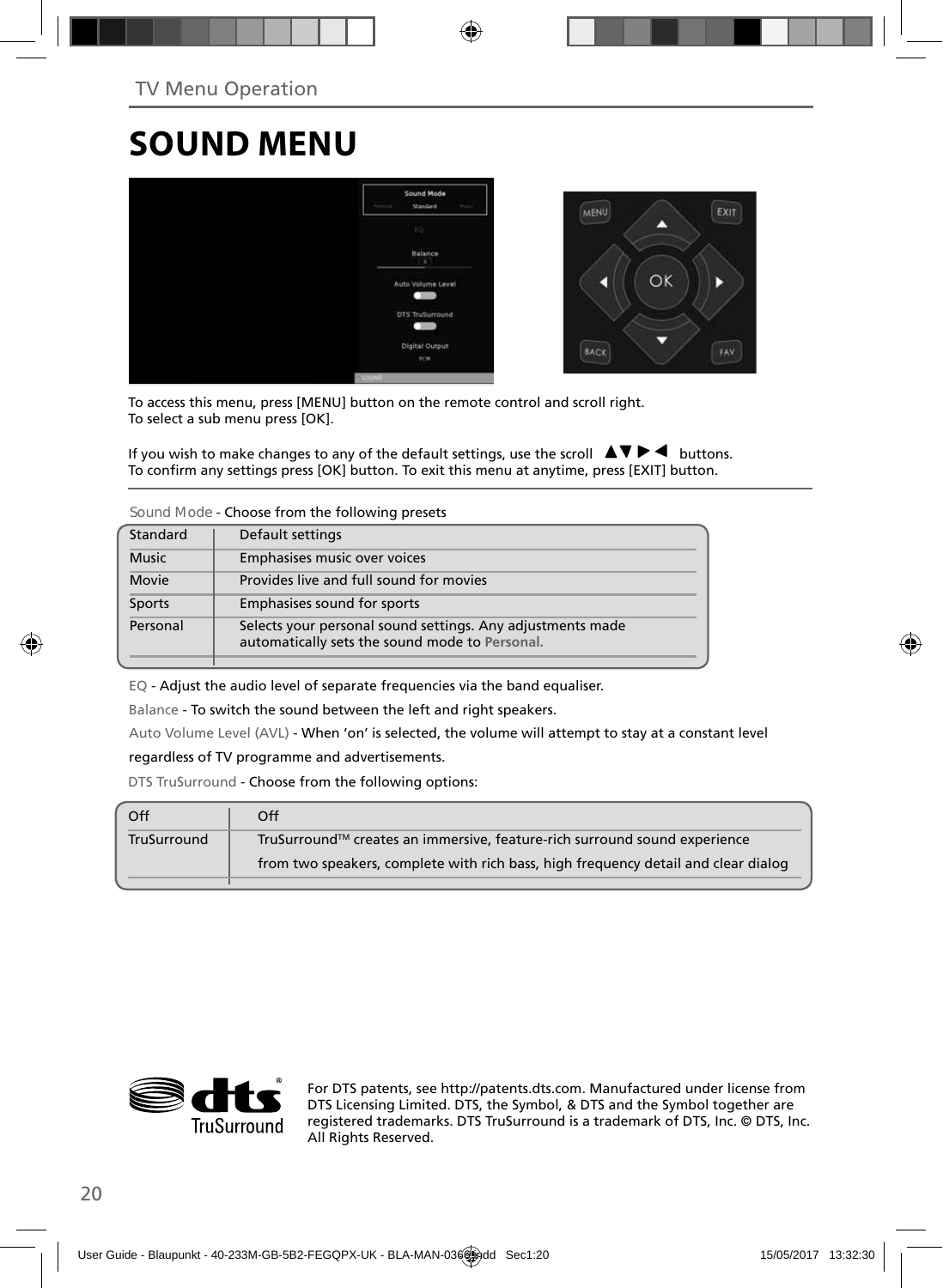# **SOUND MENU**



To access this menu, press [MENU] button on the remote control and scroll right. To select a sub menu press [OK].

If you wish to make changes to any of the default settings, use the scroll  $\Box \blacktriangledown \blacktriangleright \blacktriangleleft$  buttons. To confirm any settings press [OK] button. To exit this menu at anytime, press [EXIT] button.

Digital Output - This is the digital optical audio output. Choose from the following options:

| Off        | To turn off Digital Output                                                               |
|------------|------------------------------------------------------------------------------------------|
| Auto       | Selects the best settings automatically                                                  |
| <b>PCM</b> | Select this option if you are connecting to a Stereo Hi-fi via optical cable (Pulse-code |
|            | modulation (PCM) is a digital representation of an analogue signal)                      |

Audio Description - This allows the user to switch Audio Description ON or OFF. (Audio Description is a service available on certain programmes. It provides a description of what is happening during the selected programme for a person who is visually impaired).

AD Volume - This allows the user to increase and decrease the AD (Audio Description) volume level.

Audio Track - This allows the user to change the audio track/language

Audio Delay - Enables the user to adjust setting to sync picture and audio.

SPDIF Delay - Enables the user to adjust sound setting to sync picture and audio for external speakers connected via digital audio output.

 **Tip:** Equaliser settings can only be adjusted when the sound mode 'Personal' is selected.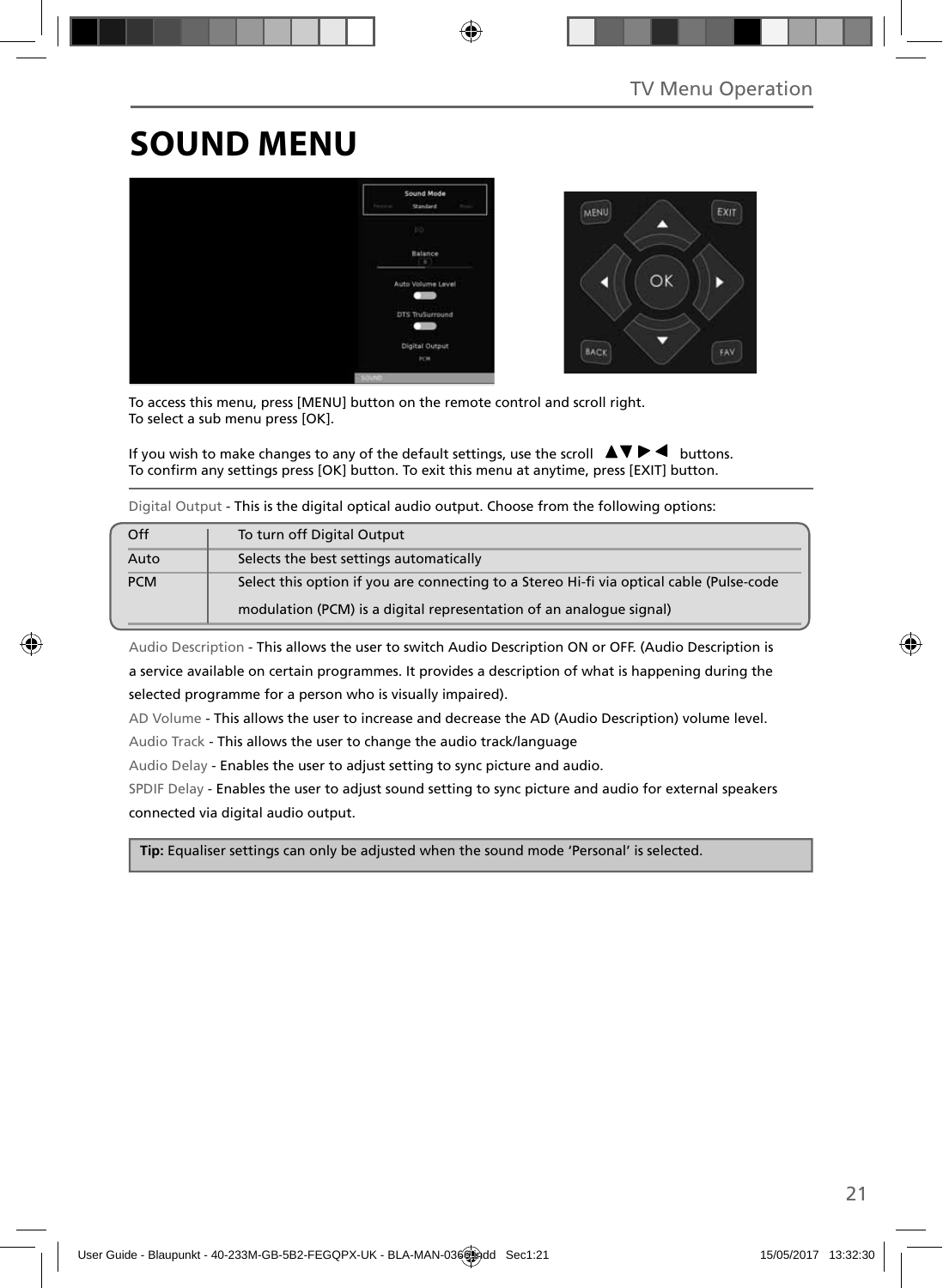## **CHANNEL MENU**



This menu is part of the 'Settings' menu, To access the 'Settings' menu, press the [MENU] button on the remote control, scroll right and select 'Settings' by pressing [OK].

If you wish to make changes to any of the default settings, use the scroll  $\Delta \nabla \blacktriangleright$   $\blacktriangleleft$  buttons. To confirm any settings press [OK] button. To exit this menu at anytime, press [EXIT] button.

Auto Tuning - Allows you to retune the television for all digital channels, digital radio stations and analogue devices.

Analogue Manual Tuning - Allows you to manually tune your analogue signal.

Freeview/Saorview Manual Tuning\* - Allows you to manually tune your digital signal.

Freeview SMART Retune - This feature allows you to scan for Freeview channels. When new channels are

found they are automatically added to your channel list without removing any channels or affecting your favourites list.

Channel Edit - Allows you to delete, move, skip and select favourite channels.

|                      | 1 BBC ONE Oxford     | oty         |
|----------------------|----------------------|-------------|
| 2 BBC TWO            |                      | orv         |
| 3 ITV                |                      | <b>CITY</b> |
| 4 Channel 4          |                      | DIV.        |
| 5 Channel 5          |                      | <b>DIV</b>  |
| $6$ ITV <sub>2</sub> |                      | orv.        |
|                      | 7 That's Oxfordshire | otv         |
| 9 BBC FOUR           |                      | orv         |
| 10 ITV3              |                      | otv         |
| 11 Pick              |                      | oty:        |
| Favorite<br>Delete   | Move                 | <b>Skip</b> |
| Channel Edit         |                      |             |

Important: To receive Freeview/Saorview channels, in particular HD channels, you will need a Digital TV aerial and be in a good Freeview/Saorview coverage area. You can check the coverage for your area at **www.freeview.co.uk** or **www.saorview.ie**

Please note that any Freeview HD channels found during tuning will be placed in channel positions above 100. For example, 101 (BBC1 HD) 102 (BBC2 HD) etc.

**\*Freeview channels are only available in the UK, Saorview channels are only available in the ROI.**

Signal Information - Allows you to view signal frequency, signal quality and signal strength.

CI Information - Pay per view services require a "smartcard" to be inserted into the TV. If you subscribe to a pay per view service the provider will issue you with a 'CAM' and a "smartcard". The CAM can then be inserted into the COMMON INTERFACE PORT (CI Card In).

Schedule List - Lists your programme reminders.

Software Update (OAD) - Switch on/off OAD (over air download) software updates.

Tip: If you do not press any buttons for 30 seconds, the menu will automatically exit. You can change the length of time before the menu exits automatically - see 'OSD Timer' in the Time Menu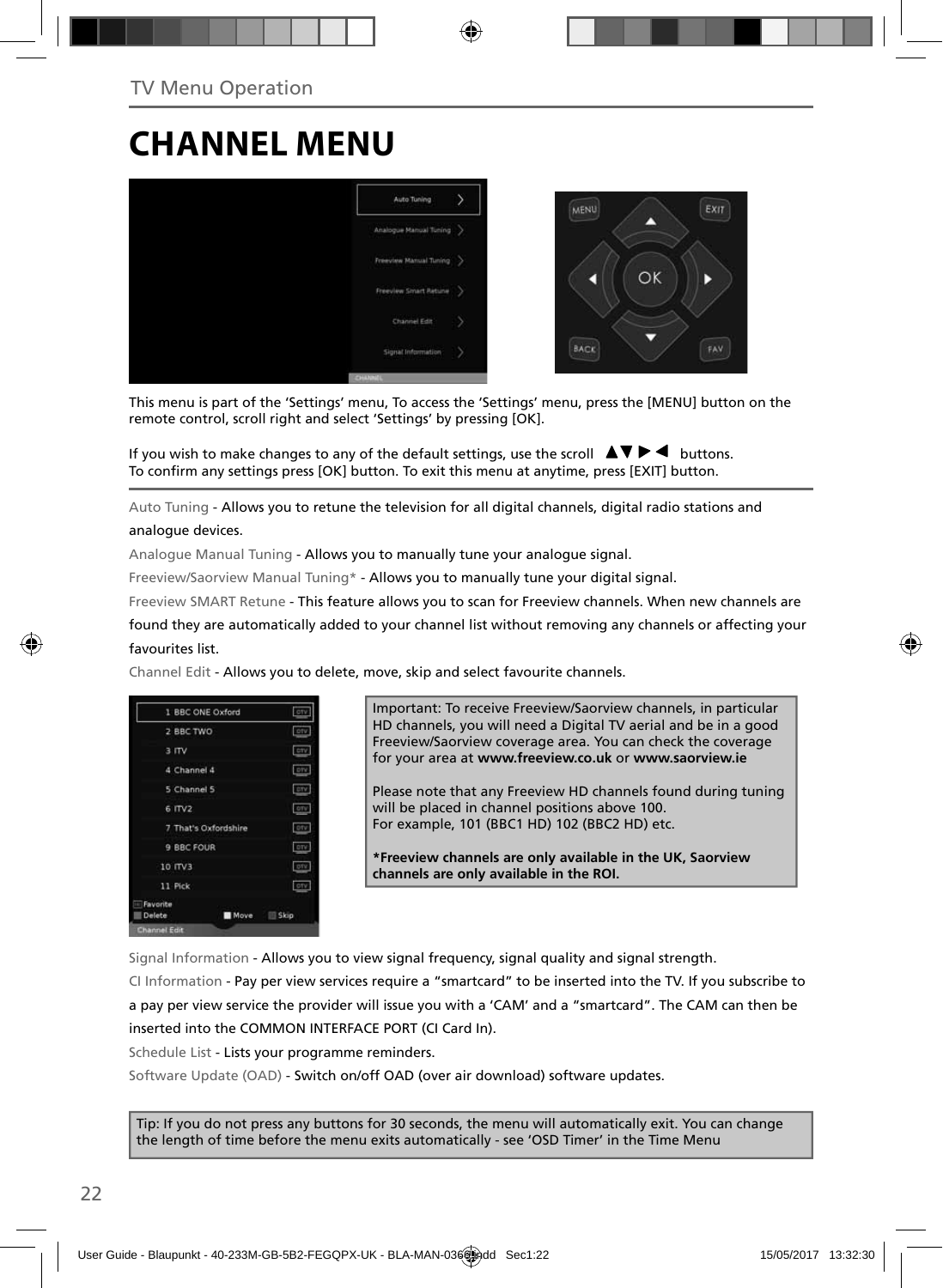# **NETWORK MENU**



This menu is part of the 'Settings' menu, To access the 'Settings' menu, press the [MENU] button on the remote control, scroll right and select 'Settings' by pressing [OK].

If you wish to make changes to any of the default settings, use the scroll  $\Box \blacktriangledown \blacktriangleright \blacktriangleleft$  buttons. To confirm any settings press [OK] button. To exit this menu at anytime, press [EXIT] button.

The Network connection enables you to update the TV software and a number of Smart TV functions.

For the network configuration to work the TV will need to be connected to your home network via an ethernet cable, with these requirements in place the TV will connect to the network automatically.

Network Configuration - Allows you to select either Cable or Wifi connection.

WIFI / IP Config - Allows you to access LAN network connection settings. Choose from the following options:

| Auto   | Will automatically connect the TV to your home network (this is the default setting |
|--------|-------------------------------------------------------------------------------------|
|        | and is highly recommended)                                                          |
| Manual | Allows you to manually change the IP, Netmask, Gateway and DNS information.         |

WIFI Config - If WIFI is selected during first time installation process.

| Wi-Fi Configuratrion | Wireless network connection settings                                                                                                                                                                                                      |
|----------------------|-------------------------------------------------------------------------------------------------------------------------------------------------------------------------------------------------------------------------------------------|
| Wi-Fi Auto Search    | Automatically searches for available wireless networks. Select the desired<br>Wi-Fi network and then enter the network password (if network is password<br>protected). Once the password is accepted, you will not be asked for it again. |

Network Info - Allows you to view Information about network settings.

Network Test - Allows you to test the network connection.

Wifi Status - Allows you to view information regarding the Wifi/Network connection.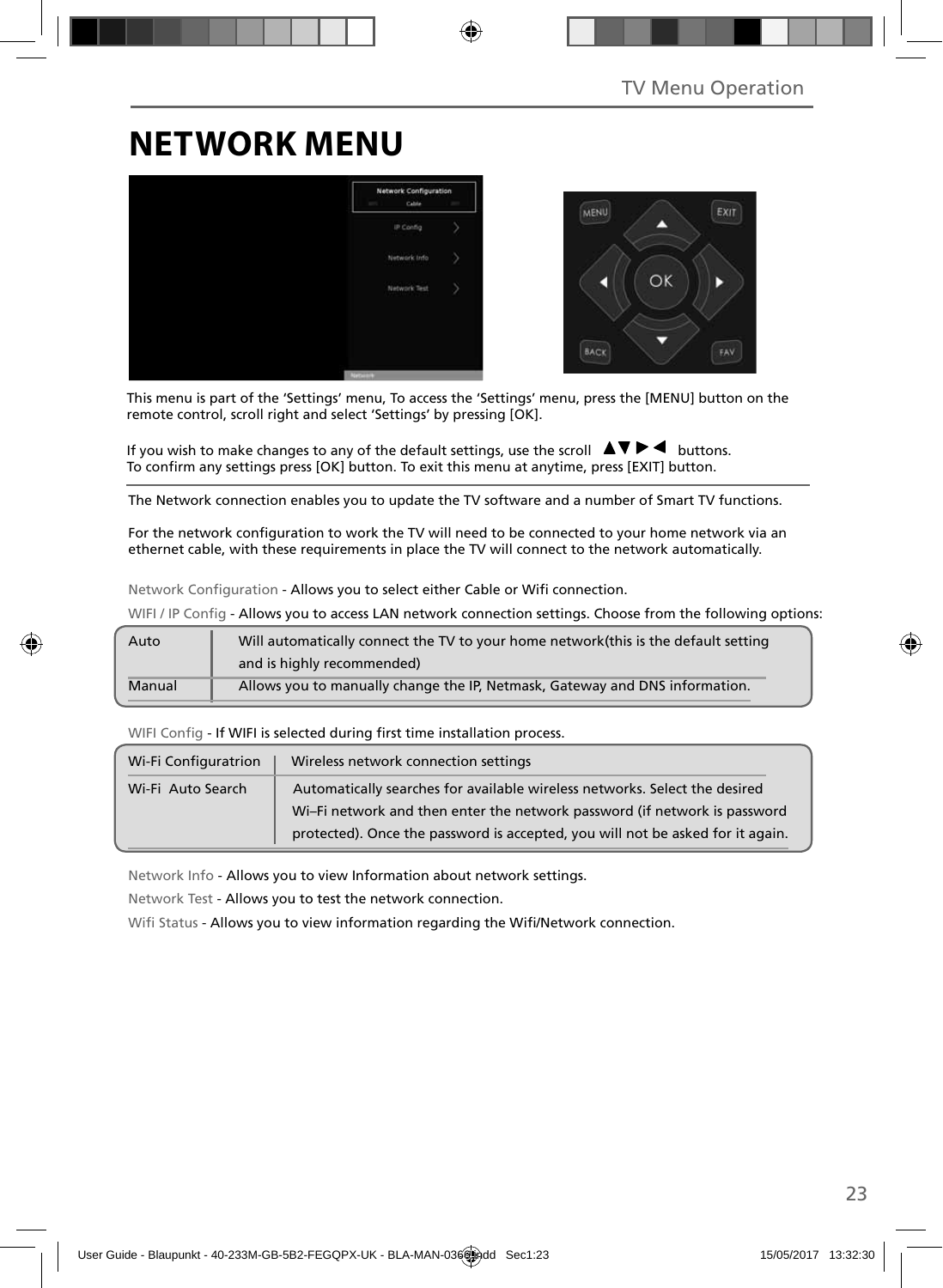## **TIME MENU**



This menu is part of the 'Settings' menu, To access the 'Settings' menu, press the [MENU] button on the remote control, scroll right and select 'Settings' by pressing [OK].

If you wish to make changes to any of the default settings, use the scroll  $\blacktriangle \blacktriangledown \blacktriangleright \blacktriangleleft$  buttons. To confirm any settings press [OK] button. To exit this menu at anytime, press [EXIT] button.

Auto Sync - Automatically sets date and time.

Clock - Shows the date and time.

Off Time - Allows you to set a specific time for your TV to turn off.

On Time - Allows you to set a specific time for your TV to turn on, the channel it will then display, the

source it will be on and also the volume. This function can then be toggled to repeat every day or a certain day.

Sleep Timer - Lets you set the sleep timer so the television automatically switches off after a set amount

of time. Off -> 10min -> 20min -> 30min -> 60min -> 90min -> 120min -> 180min -> 240min.

OSD Timer - Lets you adjust the amount of time the On Screen Menu stays on the screen

before disappearing. Off -> 5secs -> 15secs -> 30secs -> 60secs.

Auto standby - Set 'Auto Standby' to OFF, 3 hours, 4 hours or 5 hours.

Time Zone - Change your current time zone.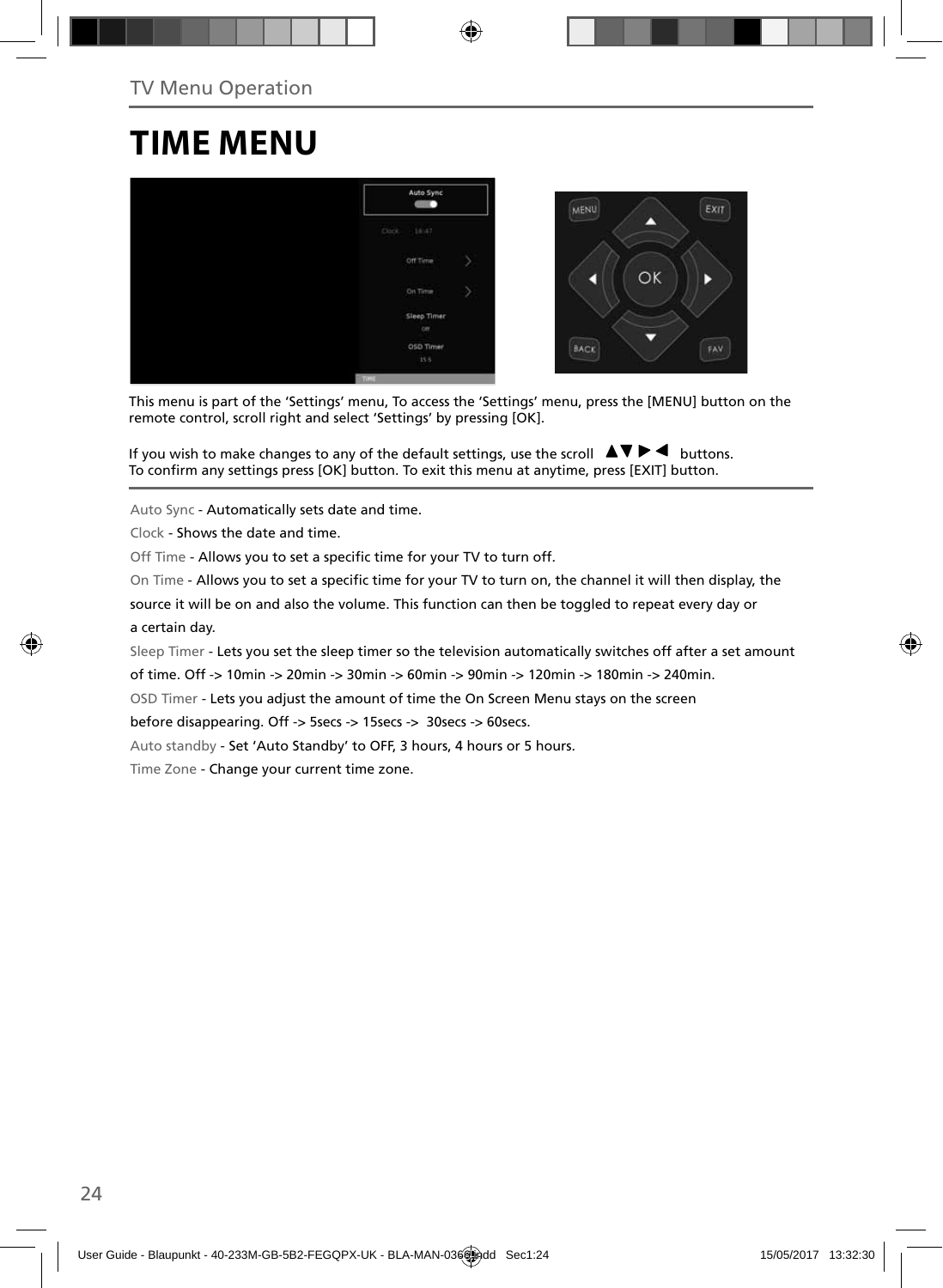# **LOCK MENU**



This menu is part of the 'Settings' menu, To access the 'Settings' menu, press the [MENU] button on the remote control, scroll right and select 'Settings' by pressing [OK].

If you wish to make changes to any of the default settings, use the scroll  $\Box \blacktriangledown \blacktriangleright \blacktriangleleft$  buttons. To confirm any settings press [OK] button. To exit this menu at anytime, press [EXIT] button.

System/Hotel Lock - Allows you to lock or unlock the menu. You will be asked to enter a 4 digit password

Use the **◄** button to quit the password input or use the **►** button to clear. Default password is 0000.

Set Password - Allows you to change the password.

Channel Lock - Allows you to lock certain channels manually.

Parental Guidance - Allows you to set the rating to block certain content based on age information.

Key Lock - Allows you to lock the buttons on the side of the TV set.

Default Source - Allows the user to set the default source. The default source is the source the TV starts on when first switched on.

Default Channel - Allows the user to set a channel as the default channel on the Digital source. The

default channel is the channel the TV starts on when first switched on.

Max Volume - Allows you to adjust and set the maximum volume.

Source Lock - Allows you to lock the source menu.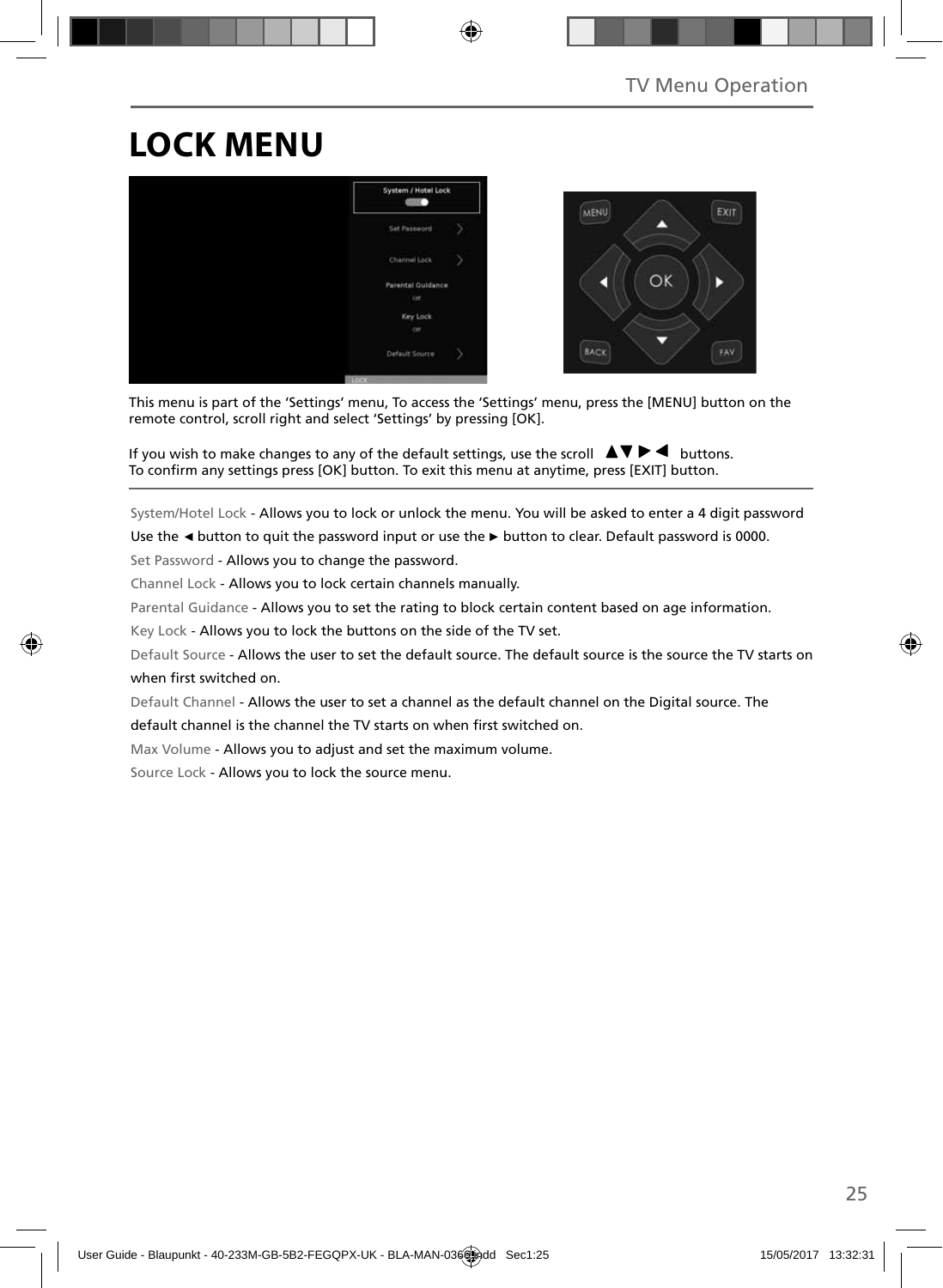## **SETUP MENU**



Language - Allows you to change the language of the menu.

Audio Language - Select your preferred primary audio language.

Audio Language 2 - Select your preferred secondary audio language.

Subtitle Language - Select your preferred primary subtitle language.

Subtitle Language 2 - Select your preferred secondary subtitle language.

Hearing Impaired - This allows the user to turn on the Hearing Impaired function, this produces subtitles on the screen which provide a description of what is happening during the selected program.

Blue Screen - Changes the background when there is no input between clear and a blue background (only available on some sources).

First Time Installation - Allows you to access the First Time Installation menu and retune the TV set. Software Update (USB) - Allows you to update your TV with the newest software using a USB memory stick. Software and instructions are available on our website.

Software Update (NET) - Allows you to update your TV with the newest software via your internet connection.

Reset TV - This resets the menus to factory settings and clears all the TV channels from the television. HDMI CEC (Consumer Electronic Control) - Allows HDMI devices to control each other and allows the user to operate multiple devices with one remote control (only available with compatible devices).

LED Status - LED Status - Allows the user to switch the LED power indicator light ON or OFF when the TV is being operated.(When this option is set to OFF the LED power indicator light will flash when the remote control is used and will flash red during the normal start up process).

Standby Scan - When the TV is put into standby mode a standby scan will be performed, during this process the TV will scan for new channel information and automatically update the channel list if any changes are found, both the visual and audio functions will be off, once the scan is complete the TV will stay in standby mode.

Version Info - Allows you to view the version/information of the software installed on the TV set.

**Note**: For further support with software updates, contact our technical support team or refer to the 'product support' section of the website. If the TV is using the newest software available it will not attempt to update the software.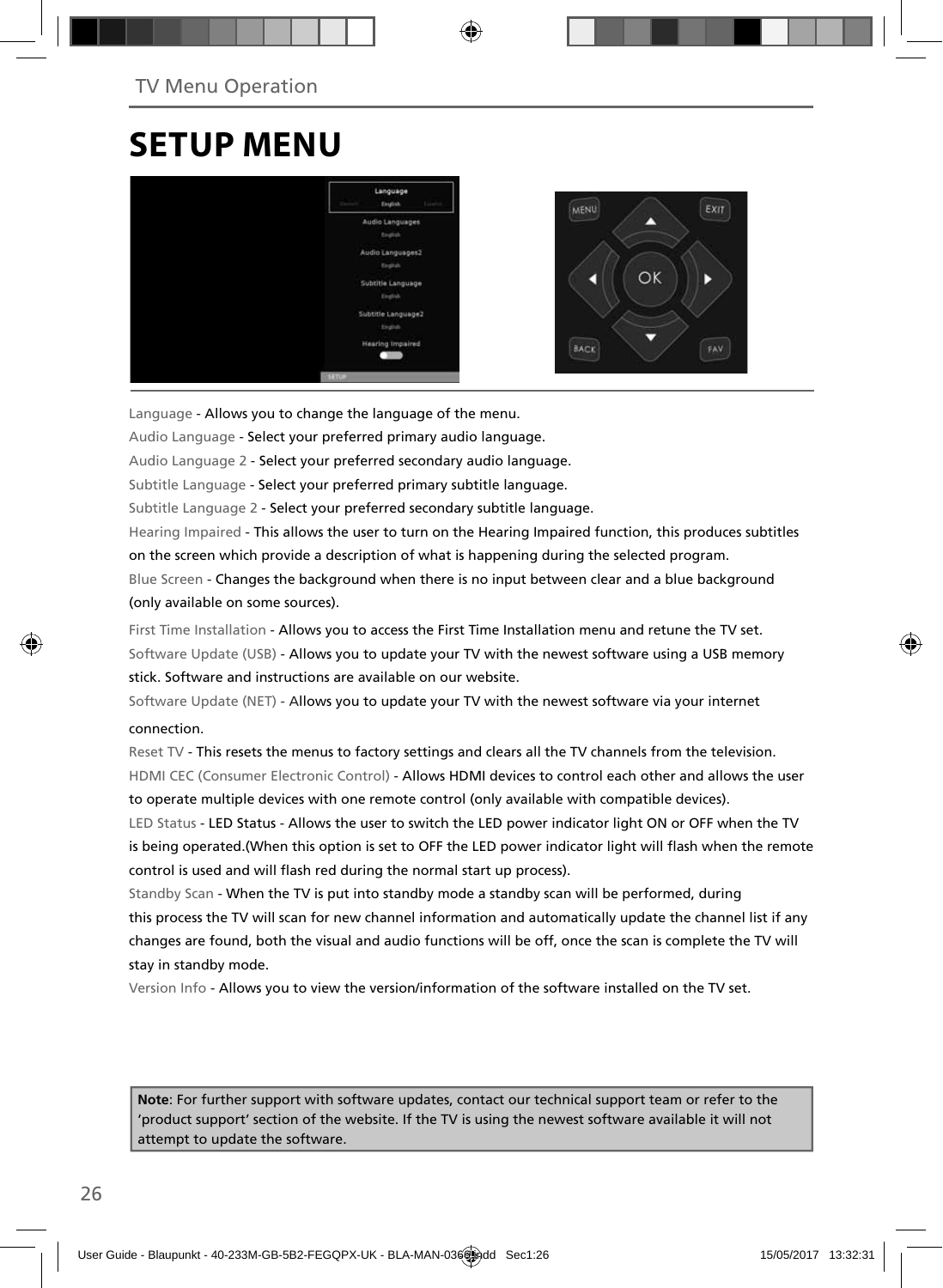## **MORE APPS MENU**



To access this menu, press [MENU] button on the remote control and scroll right. To select a sub menu press [OK].

If you wish to make changes to any of the default settings, use the scroll  $\blacktriangle \blacktriangledown \blacktriangleright \blacktriangleleft$  buttons. To confirm any settings press [OK] button. To exit this menu at anytime, press the 'MENU', 'EXIT' or 'BACK' button on the remote control.

As well as the Netflix, BBC iPlayer and YouTube apps included in the main menu, the More Apps menu, located at the bottom of the screen, allows you to access more the TV set's "SMART" features such as Web Browser, BBC Sport, BBC News etc.

### Blaupunkt Smart Portal



Blaupunkt Smart Portal is a portal to a variety of apps and multimedia which the TV acesses via the internet. To enter the Blaupunkt Smart Portal you will be prompted to enter a language and accept the terms and conditons. Once the relevant information has been entered you will be able to use a range of features such as MUZU.TV, Viewster and Dailymotion. Content is updated and managed from a central source, so look out for new features and updates.



**Note**: If you wish to reset the settings for Blaupunkt Smart Portal back to the default settings, you will need to access the Blaupunkt Smart Portal and enter the settings menu. In the settings menu scroll down and select 'reset your device', you will then be asked 'Yes' or 'No' to confirm your decision, highlight 'Yes' and press 'OK' on the remote control to complete the reset process.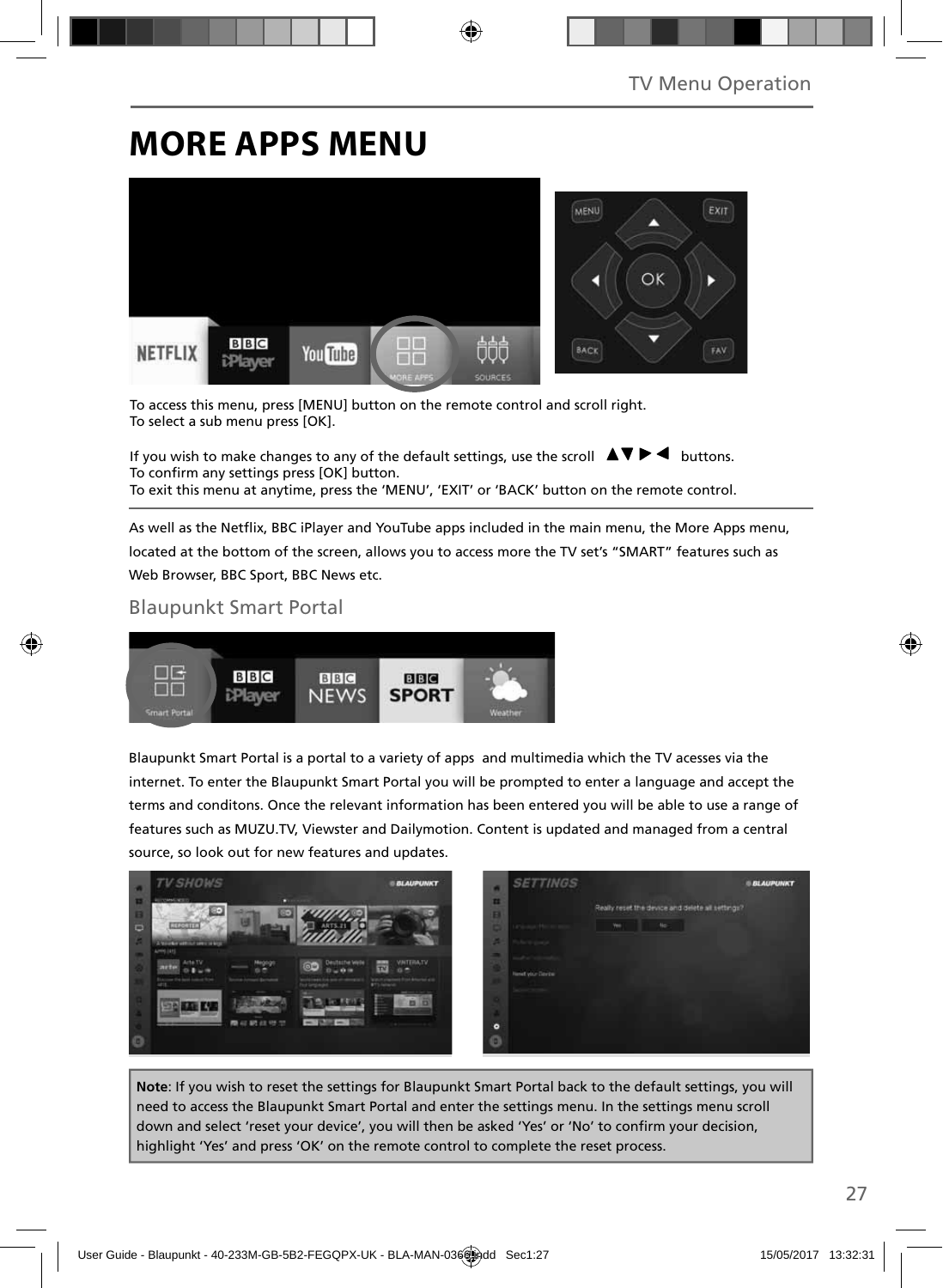## **MORE APPS MENU**

Applications



BBC News - Access the BBC News app for up-to-the-minute and breaking news reports. BBC Sport - The BBC Sport app offers the latest sports news, live action, scores and highlights. Weather - keep track of the weather by using the weather forecasting app, AccuWeather. Web Browser - Application for accessing websites via the internet. Use the following buttons for navigation in the browser:

| $CH+$                | Scroll page up             |
|----------------------|----------------------------|
| CH-                  | Scroll page down           |
| <b>Red Button</b>    | Show/hide browser menu bar |
| <b>Yellow Button</b> | Zoom in                    |
| <b>Blue Button</b>   | Zoom out                   |

Note: The Netflix and YouTube apps are included within the main menu for quicker access, they are not included in the "More Apps"menu.

# **MEDIA MENU**

Miracast (screen mirroring)



The Miracast (screen mirroring) feature allows you to connect to a compatible external device such as a tablet and/or smart phone. Once connected, your device will mirror all its content on to the TV, this allows you to view photos, emails and This allows almost unlimited applications including many video on demand and subscription based services, for example Blinkbox, Netflix and Amazon, to be played on your smartphone or tablet and at the same time wirelessly 'streamed' and viewed on the TV.

Many Android and Windows devices include 'Screen Mirroring' as standard. Apple devices do not currently allow it, however, it is possible to 'mirror' from your Apple smart phone or IPad etc. when used with an Apple TV box (available separately).

**Note**: If your smartphone or tablet does not include 'Mirroring', it may be possible to connect a suitable cable from your device directly to one of the HDMI inputs on the rear of the TV (for example, if your device supports video output and has a Micro USB socket, you can purchase a Micro USB to HDMI cable from your retailer).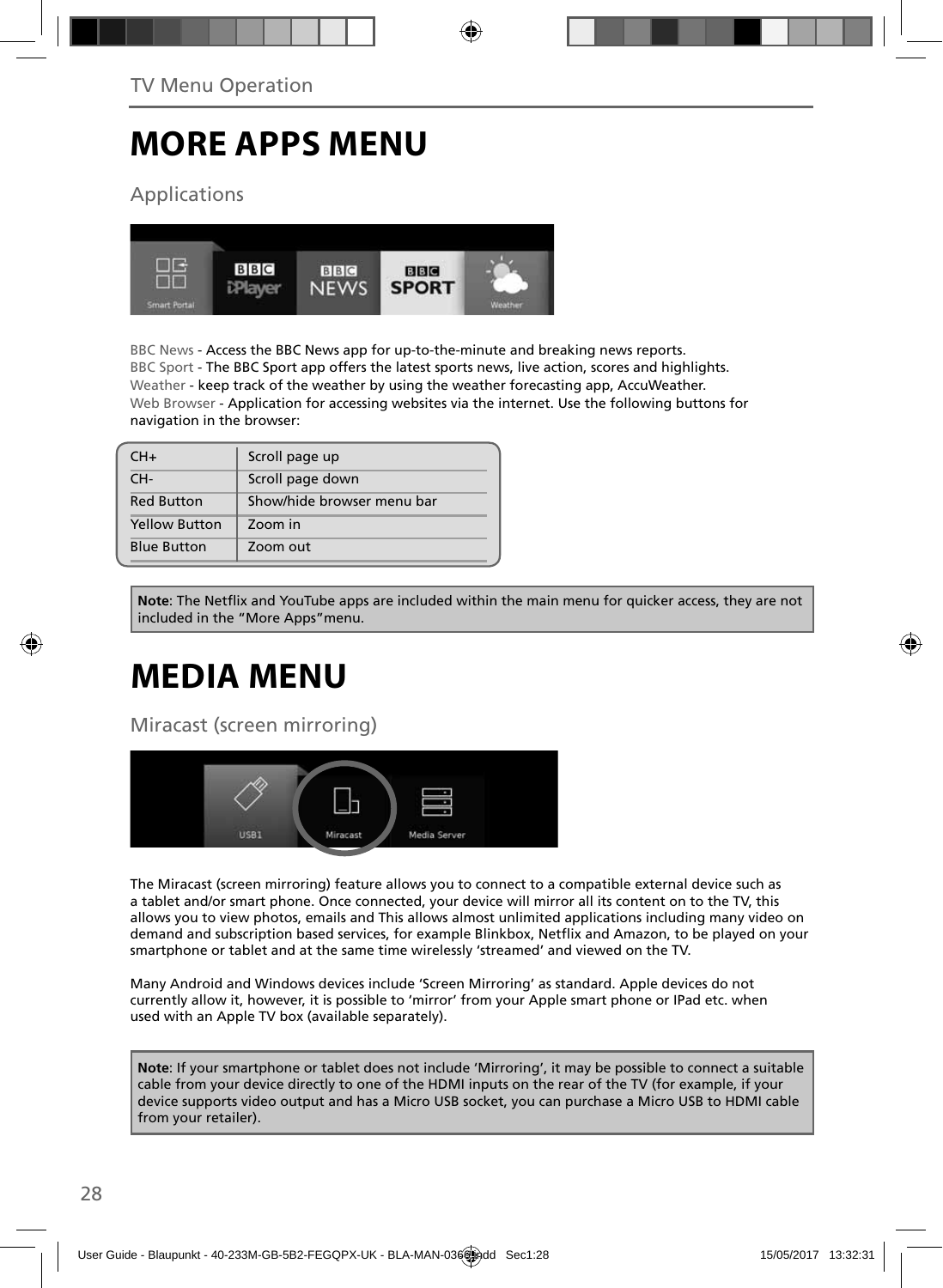# **MEDIA MENU**

### USB mode and media server



The USB media and the media server offer the playback of various different types of content that is either saved on your USB memory stick or external media server. (USB mode allows you to view/playback files from an external USB device and Media Server connects to your home network and can view/playback files from your PC, tablets and smart phones).

When accessing the USB media or media server features the below menu screen will appear. The content will be divided into Photo, Music, Movie and All.



1) You can navigate through the menus using the scroll  $\triangle \triangledown \triangleright \triangleleft$  buttons on the remote control, to confirm the item you wish to play/view press the [OK] button.



3) You can now access the item. Press OK to view. 4) Whilst viewing your media, you can control



2) USB - Select the USB drive (If your drive only has 1 partition you will only see 1 item) Media server - Select the external device that you would like to access.



the item by using the remote control buttons (below) or by pressing (Info) to access the on-screen playback menu, you can now make your selection by using the  $\blacktriangle \blacktriangledown \blacktriangleright \blacktriangleleft$  and (OK) buttons on the remote control.



Tip: If you experience a playback issue, please ensure the files being used are the correct format (example - the picture plays but no sound) See technical specification page for compatible file types

Note: USB extension cables are not recommended as they can cause a reduction in picture/audio quality and stoppages during play back of USB content.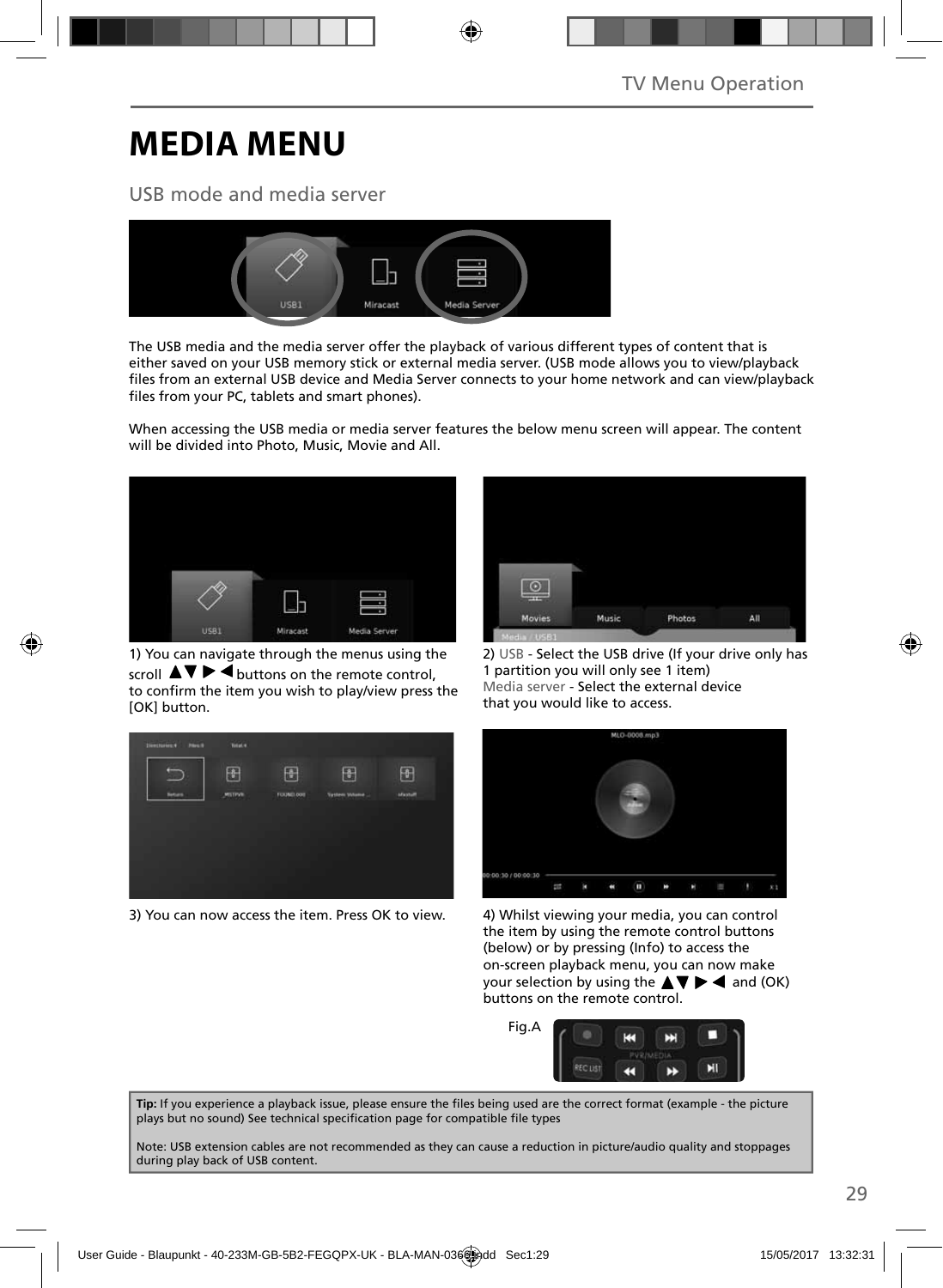# **USB RECORD - FREEVIEW/SOARVIEW MODE**

USB RECORD – FREEVIEW/SAORVIEW MODE - FOR MODELS WITH THE PVR FUNCTION ONLY Built into this television is a USB record facility. This function is available in Freeview/Soarview mode when used in conjunction with a compatible USB memory stick or USB hard drive. The benefits of this are as follows:

- Pause live TV and then playback, fast forward and rewind (up to live TV)
- One button record, if you decide you want to record the current programme
- Easy programmable recording from the 7 day TV Guide

Due to the nature of the product, it is necessary to use a high speed USB memory stick (as the TV reads from and writes to the memory stick at the same time, some memory sticks may not be suitable).

You can purchase high speed memory sticks from some computer stores, alternatively, we have a selection of tested and compatible memory sticks available to purchase directly from the helpline/web site.

Recommended Minimum Specification - USB Memory Stick

| <b>Read Speed</b>  | 20 Mb/s (MegaBit Per Second) |  |
|--------------------|------------------------------|--|
| <b>Write Speed</b> | 6 Mb/s (MegaBit Per Second)  |  |

**If you wish to use a USB portable hard drive larger than 32GB, please refer to the FAQ section at the rear of this user guide.**

## Pause Live TV (Time Shift)

Pausing Live TV is very simple.



 $\left(\blacksquare\right)$  - Press the play/pause button and the television will pause and the live content will be recorded. To resume watching press play/pause again.

 $\bigcirc$  - Press fast forward to go forward in a recording (i.e. to skip adverts).

 $\bigcirc$  - Press fast rewind to go back in a recording (i.e. if you fast forwarded too far).

Tip: When you switch the TV to standby or change channel the Time Shift memory is wiped. To restart time shift you must press play/pause button.

### One Button Record

At any point in time you may decide to record the current programme that you are watching. To do this you need to press the red button highlighted below.



### Playback files from Record list

To playback recorded files you will be required to have the TV set to the Freeview/Saorview source mode. Once set to the correct source, access the recorded list by pressing the REC LIST (Recorded List) button on the remote control, the recorded list should now appear on the screen, press OK on the chosen file to start.



Tip: This television contains one TV tuner, therefore it can only record the channel you are watching or record one channel while the television is in standby mode.

Note: USB record function is only available in Digital/Freeview TV mode. Due to copyright laws and illegal copying/recording it is not possible to record to/from any other input/output source.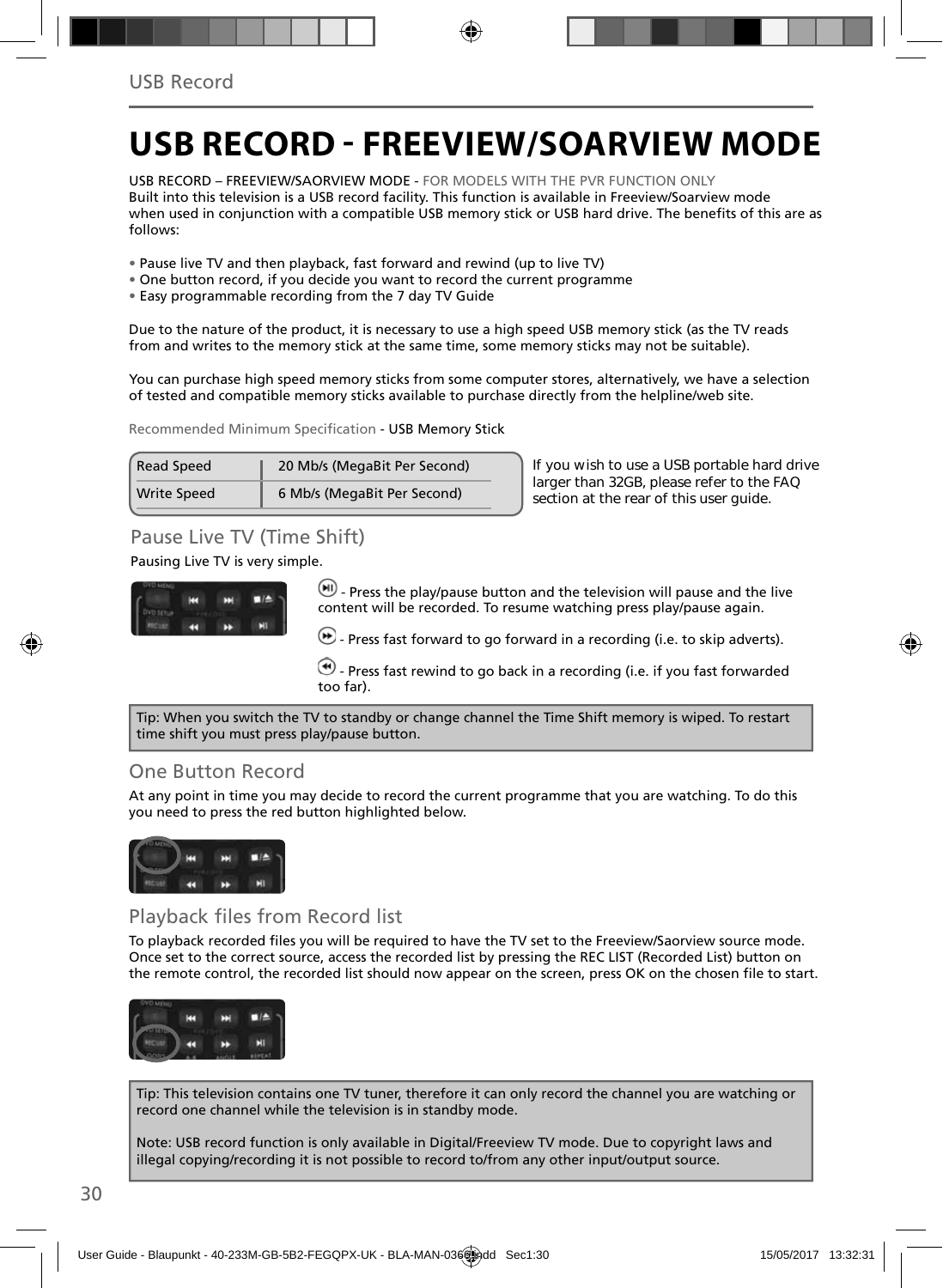## **USING YOUR TV WITH A SKY DIGITAL SET TOP BOX**

### **Option 1) Connecting your TV to your Sky box (when both the TV and Sky Box are located in the same room)**

Depending on your Sky Box & TV model, connect either by SCART or HDMI cables (available separately) .

If connecting by SCART, select the 'Input source' on the TV as SCART. If your TV does not have SCART, please refer to 'Connections' pages in this user guide for alternative ways to connect.

If connecting by HDMI, select the 'Input source' on the TV as HDMI (if the TV has more than 1 HDMI port, ensure you select the input source to match the HDMI numbered port on the rear of the TV).

If you wish to use your Sky remote to operate the TV's functions, you will need a Sky remote control (Revision 9 or later) and you will need to program a 4 digit code into it. See bottom of this page.

### **Option 2) Connecting your TV to your Sky box (when your Sky box is located in a different room to the TV)**

Please note, if you are adding a 'Magic Eye/TV Link' to your system so that you can use your Sky remote control to change the Sky channel in the room where the 2nd TV is located, please refer to the instructions included with the TV link/magic eye in order to ensure the RF or RF2 output on your Sky box is powered on. (The red LED light on the TV link/magic eye will light up if the RF / RF2 output is correctly set



up) If you do not have the instructions that came with the TV link/magic eye, instructions on how to do it can be found on our web site.

1) To tune the TV to the Sky box, on the 2nd TV, select the 'Analogue' input source.

2) Select the channel that you wish to store the Sky box/channel on. (If you do not use channels 1-5 because you no longer have analogue terrestrial channels after digital switchover, you may choose to select channel 1 to store the Sky box/channel, if you still have and use analogue channels 1-5, you may for example decide that channel 6 is the best option for you)

3) Press the corresponding number on the remote control to select the desired analogue channel chosen as per point 2 above.

4) On the TV remote control, press Menu. Now navigate through the menus to select Manual Tuning or Analogue Manual tuning (refer to the Tuning/Channel menu section of this user guide if necessary)

5) Manually tune in the channel (usually, the Sky box is at a frequency between 800Mhz and 850Mhz) once the Sky box/channel is found, press 'OK' to store it.

If you wish to use your Sky remote to operate the TV's functions, you will need a Sky remote control (Revision 9 or later) and you will need to programme a 4 digit code into it. See below.

**Using a Sky remote or a universal remote to operate your TV** 

**Sky remote control** - If you wish to use your Sky remote to operate the basic functions of your TV, you need to program a 4 digit code into it. Please note - you will need a Sky Revision 9 remote control (or later). **The code required for this television is 2134.** If you wish to upgrade/replace your existing Sky remote control to the latest version, you can do so on our website.

**Universal remote control** - If you wish to use a Universal remote control to operate your TV, please refer to the website for a full list of codes. (Please note we only have codes for One for All branded remote controls, if you have an alternative brand of Universal remote, please refer to the manufacturer for the code.)

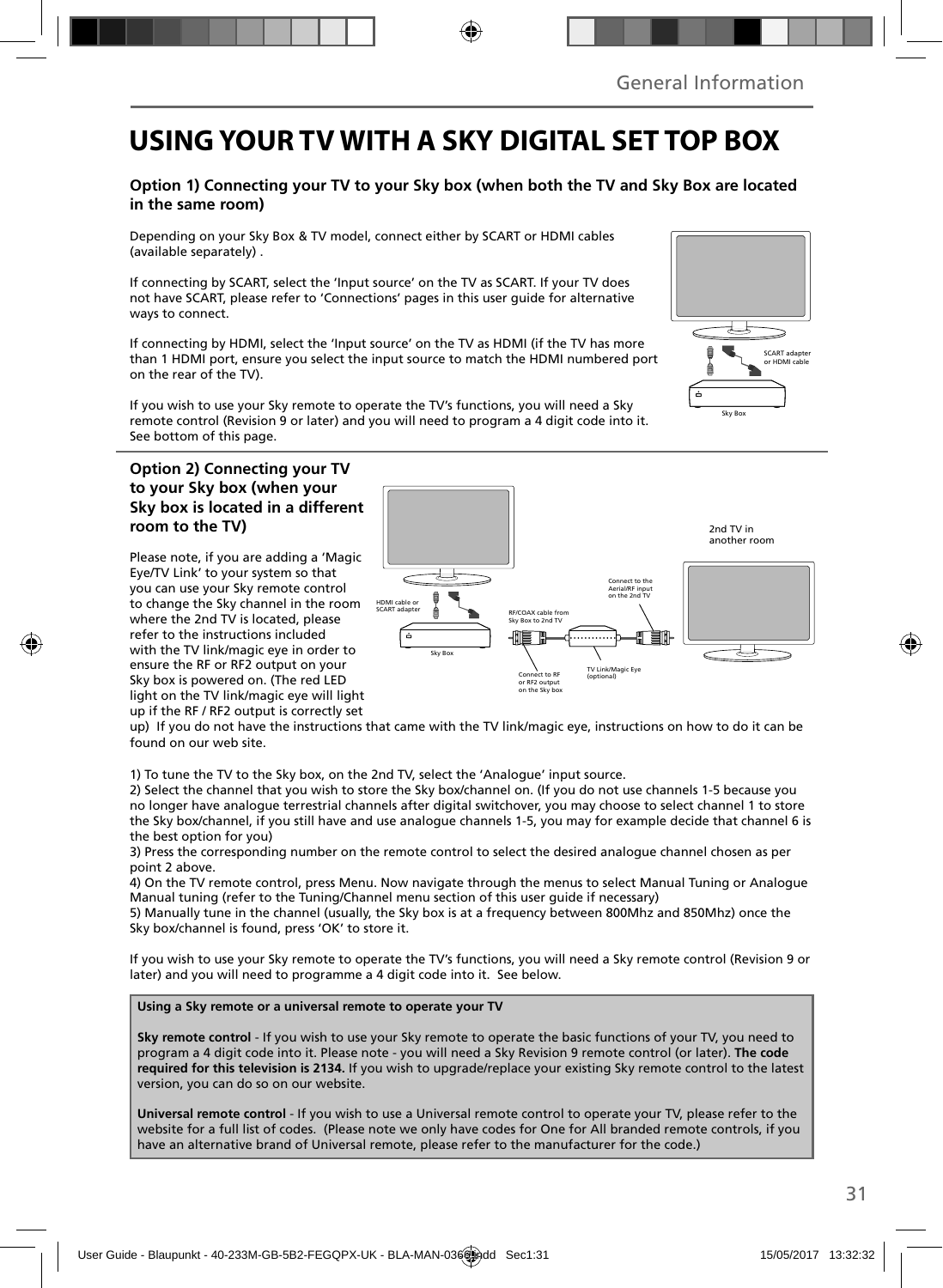# **FREQUENTLY ASKED QUESTIONS**

| General                    | I would like to have louder<br>sound by connecting additional<br>speakers. For TV models with<br>digital optical audio output.       | Option1) Use the 3.5mm headphone output and a 3.5mm to phono cable<br>(available separately) to connect to an amplifier/surround sound system. Please<br>note this will deactivate the TV's built in speakers.<br>Option 2) Connect a digital optical audio cable from the TV's digital optical audio<br>output to your amplifier/surround systems digital optical audio input.                                                                                                                                                                                                                                                     |
|----------------------------|--------------------------------------------------------------------------------------------------------------------------------------|-------------------------------------------------------------------------------------------------------------------------------------------------------------------------------------------------------------------------------------------------------------------------------------------------------------------------------------------------------------------------------------------------------------------------------------------------------------------------------------------------------------------------------------------------------------------------------------------------------------------------------------|
| General                    | Why are some options in the menu<br>unavailable and greyed out.                                                                      | Some options are only available in certain sources, i.e. HDMI. They are<br>unavailable in the other sources where they have no affect.                                                                                                                                                                                                                                                                                                                                                                                                                                                                                              |
| General                    | Can I stop my TV automatically<br>turning off after 4hrs?                                                                            | Yes, in the 'Time' menu settings, scroll down to Auto standby and select OFF.                                                                                                                                                                                                                                                                                                                                                                                                                                                                                                                                                       |
| General                    | Why does the led flash when I turn<br>on my TV?                                                                                      | The LED will flash during the TV's boot up process. Once the TV is fully operational the LED<br>light will stop flashing, indicating that the TV is fully functional and ready to use.                                                                                                                                                                                                                                                                                                                                                                                                                                              |
| TV                         | I have tuned in Digital TV but I<br>am not receiving any or all of the<br>channels and/or the channels I<br>receive are breaking up. | 1) Check you are in an area that can receive Freeview/Saorview, visit www.freeview.co.uk or<br>www.saorview.ie<br>2) Check you are using an aerial that is able to receive a good digital signal. In most cases,<br>you will need an outdoor digital hi-gain/wideband aerial. In areas that have excellent<br>digital coverage, you may be able to use a loft type aerial but it is highly likely that you will<br>also need to connect a booster between the back of the TV and the TV aerial wall socket.<br>Unfortunately, to receive a good enough digital signal, it is not possible to use a portable/<br>indoor type aerial. |
| TV                         | I have re-tuned my television but<br>when I switch it off it is not storing<br>the channels.                                         | If the TV does not save the channels when you power it off, it's likely the channel database<br>has become corrupt.<br>1) Turn off the TV.<br>2) Remove the RF/Aerial cable from the rear of the TV and then turn the TV back on again.<br>3) Using the remote control, press Menu followed by 8-8-8-8 to enter the initial setup/first<br>time installation menu.<br>4) Press OK (let the TV run the full tuning process).<br>5) Once completed, turn off the TV, reconnect the RF/Aerial cable then turn the TV back on<br>again.<br>6) Repeat steps 3 & 4.                                                                       |
| <b>VCR/DVD</b><br>Recorder | I have connected the TV to my VCR<br>or DVD Recorder via SCART but it is<br>not recording.                                           | In addition to connecting via SCART, you should connect the aerial cable from the wall<br>socket to your VCR/DVD Recorder and another aerial cable from the VCR/DVD Recorder to<br>the TV.                                                                                                                                                                                                                                                                                                                                                                                                                                          |
| <b>Game Consoles</b>       | I have connected my Playstation/<br>Xbox to the TV via HDMI, but I am<br>not receiving any pictures or sound<br>on my TV             | 1) Ensure the TVs' source is set to HDMI.<br>2) Check your settings on your Playstation/Xbox are as per the Playstation/Xbox<br>instruction manual.                                                                                                                                                                                                                                                                                                                                                                                                                                                                                 |
| <b>Game Consoles</b>       | I have connected my Playstation/<br>Xbox to the TV via Component<br>cables (red, green & blue) but I am<br>not receiving any sound.  | Component cables only provide HD pictures. For the sound you will need to connect the<br>red & white audio cables on the Playstation/Xbox to the red & white phono inputs (or mini<br>AV input where fitted) on the rear of the TV. Please refer to the 'Connections' pages.                                                                                                                                                                                                                                                                                                                                                        |
| System Lock                | I have changed the password<br>on the television and now<br>forgotten it.                                                            | There is a master password of 4711, to gain access to the TV menu and reset the<br>normal password.                                                                                                                                                                                                                                                                                                                                                                                                                                                                                                                                 |
| USB Mode                   | I have inserted a USB Memory Key,<br>but the TV does not recognise it.                                                               | Ensure the USB Memory Key is formatted to type FAT32.                                                                                                                                                                                                                                                                                                                                                                                                                                                                                                                                                                               |
| USB Mode                   | Using a USB portable hard drive /<br>larger than 32GB.                                                                               | If you wish to use a portable hard drive larger than 32GB, please note that it must be<br>formatted to the FAT32 file system in order to operate on this TV. Windows XP/Vista<br>computers are only capable of formatting up to 32GB, therefore, you will need a software<br>programme/utility to format larger hard drives.<br>Please refer to the website, www.umc-uk.co.uk, for more information.                                                                                                                                                                                                                                |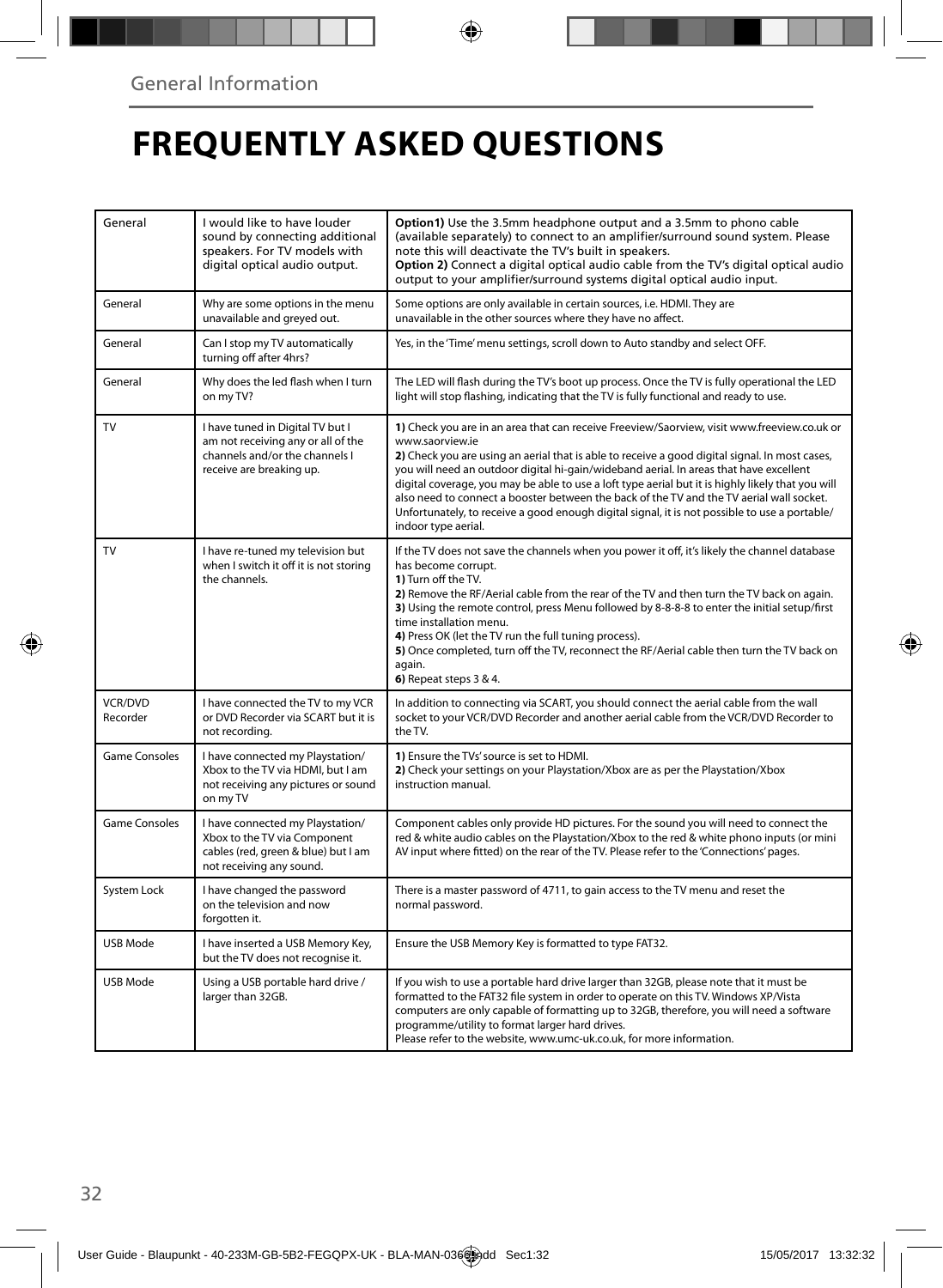# **FREQUENTLY ASKED QUESTIONS**

| Freeview HD | I cannot access all Freeview<br>channels.                                  | Some data channels for Freeview can only be obtained when the TV's ethernet port is<br>connected to your router.                                                                                                                                                                                                                                                                                                                                                                                                                                                                                                                                                                                                                                                                                |  |  |
|-------------|----------------------------------------------------------------------------|-------------------------------------------------------------------------------------------------------------------------------------------------------------------------------------------------------------------------------------------------------------------------------------------------------------------------------------------------------------------------------------------------------------------------------------------------------------------------------------------------------------------------------------------------------------------------------------------------------------------------------------------------------------------------------------------------------------------------------------------------------------------------------------------------|--|--|
| Freeview HD | I cannot find the Freeview HD<br>channels.                                 | Freeview HD channels found during tuning will be placed in channel positions above 100.<br>For example, 101 (BBC1 HD), 102 (BBC2 HD) etc.                                                                                                                                                                                                                                                                                                                                                                                                                                                                                                                                                                                                                                                       |  |  |
| Smart       | I cannot access Smart apps on my<br>Smart TV.                              | Check your TV is connected to the internet and there is suitable signal strength.<br>You can carry out a Network Test as follows:<br>1) Press Menu on the remote control.<br>2) Select 'Network' Menu then 'Network Test'.<br>3) This will show the status of the internet connection.<br>If you have no internet connection you must re-connect your TV as follows:<br>1) Press Menu on the remote control.<br>2) Select 'Network' Menu then 'Wi-fi config'.<br>3) Then 'Wifi Auto Search'.<br>4) The TV will then automatically search for Networks.<br>5) Select the desired network then enter the Network password.<br>6) The TV will then connect.<br>Note: An icon will appear in the top right hand side of the Application page to show you if<br>the TV is connected to the internet. |  |  |
| Smart       | I cannot access content through the<br>Media Server settings               | Check your TV is connected to your local network and there is suitable signal strength.<br>Check the server devices you are trying to connect with are also on the Network and are set<br>to share content.                                                                                                                                                                                                                                                                                                                                                                                                                                                                                                                                                                                     |  |  |
| Smart       | I cannot access content through the<br><b>Wireless Connection settings</b> | Ensure the device you are trying to mirror onto the TV is correctly paired with the TV.<br>Check the settings on the device, move your device closer to the TV set, check the user<br>quide of the device to ensure it is compatible with this function.                                                                                                                                                                                                                                                                                                                                                                                                                                                                                                                                        |  |  |
| Smart       | While using Media Server, access is<br>not possible or connection is slow  | If the folder you are attempting to view contains a large amount of files, it may take a little<br>while to load, this is normal, content may be blocked on the host PC. Reconfigure the host<br>PC to allow external access.<br>Note: Host may not be connected to your network.                                                                                                                                                                                                                                                                                                                                                                                                                                                                                                               |  |  |
| Smart       | The YouTube app does not work<br>and/or is erratic                         | The Youtube app requires the TV to be set with the correct date and time, please see<br>the 'Time Menu' page for further instructions. Ensure your network is not blocking access<br>to YouTube and the speed of your internet connection is fast enough for viewing<br>YouTube content.                                                                                                                                                                                                                                                                                                                                                                                                                                                                                                        |  |  |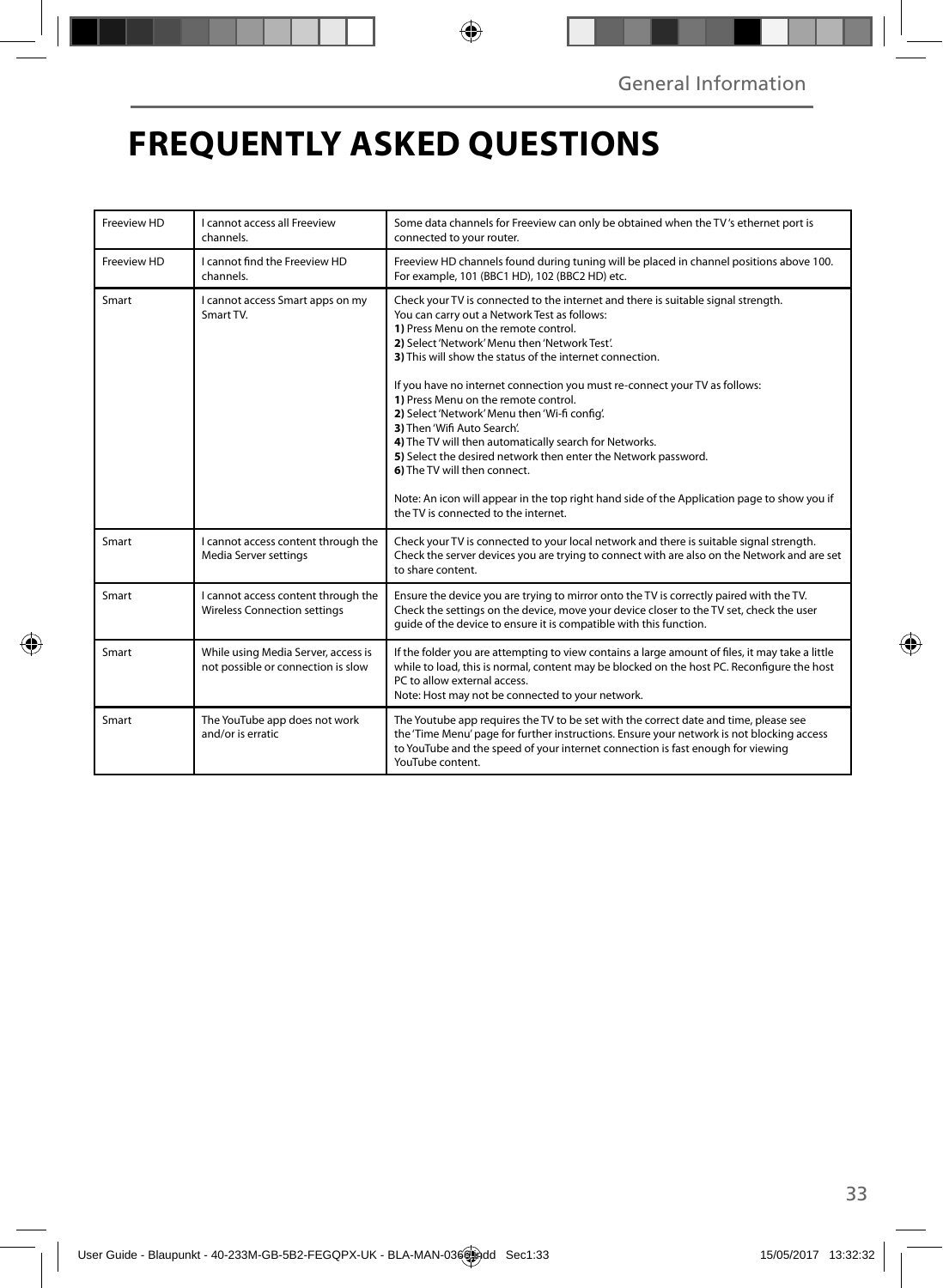# **TECHNICAL SPECIFICATION**

### **Product fiche**

| <b>Trademark</b>               | <b>Blaupunkt</b>                                                                                      |  |  |
|--------------------------------|-------------------------------------------------------------------------------------------------------|--|--|
| <b>Model ID</b>                | 40/233M-GB-5B2-FEGOPX                                                                                 |  |  |
| Energy effiency class          | $A+$                                                                                                  |  |  |
| Visible screen size (diagonal) | 102 cm / 40 inches                                                                                    |  |  |
| On mode power consumption      | 48.0W                                                                                                 |  |  |
| Annual energy consumption *1   | 70 kWh                                                                                                |  |  |
| Standby power consumption *2   | $<$ 0.50 W                                                                                            |  |  |
| Off mode power consumption     | 0 <sub>W</sub>                                                                                        |  |  |
| Screen resolution              | 1920 (H) x 1080(V)                                                                                    |  |  |
|                                | $*1$ : Energy consumption XYZ kWh per year based on the power consumption of the television operating |  |  |

\*1: Energy consumption XYZ kWh per year, based on the power consumption of the television operating 4 hours per day for 365 days. The actual energy consumption will depend on how the television is used. \*2: When the TV is turned off with the remote control/standby button and no function is active.

## **Additional Technical Information**

| Tuner                            | 75 ohm Antenna / Analog / DVB-T2/S2                                                                                                                                                                                                             |
|----------------------------------|-------------------------------------------------------------------------------------------------------------------------------------------------------------------------------------------------------------------------------------------------|
| Inputs                           | 3 x HDMI, 2 x USB, 1 x SCART, 1 x RJ45 LAN/Ethernet,<br>1 x Mini Component/YPbPr IN, 1 x Mini AV IN - Composite<br>Video/CVBS and L/R Audio shared for Composite Video<br>and Component/YPbPr, 1 x VGA/PC,<br>1 x 3.5mm jack for PC audio input |
| <b>Sound Outputs</b>             | 1 x Digital Optical Audio output, 1 x 3.5mm Headphone                                                                                                                                                                                           |
| Speaker* / Amplifier Watts (RMS) | $2 \times 10 / 2 \times 8$                                                                                                                                                                                                                      |
| Voltage and power consumption    | 110-240V 50 / 60Hz<br>48/75/90W<br>(ecomode/standard/max)                                                                                                                                                                                       |
| Dimensions including stand (mm)  | 906 W x 582 H x 210 D                                                                                                                                                                                                                           |
| Net weight (Kgs)                 | 8.9                                                                                                                                                                                                                                             |
| <b>Wall Mounting</b>             | VESA 200 x 100 (mm)                                                                                                                                                                                                                             |

\* JBL speakers (full range and tweeter)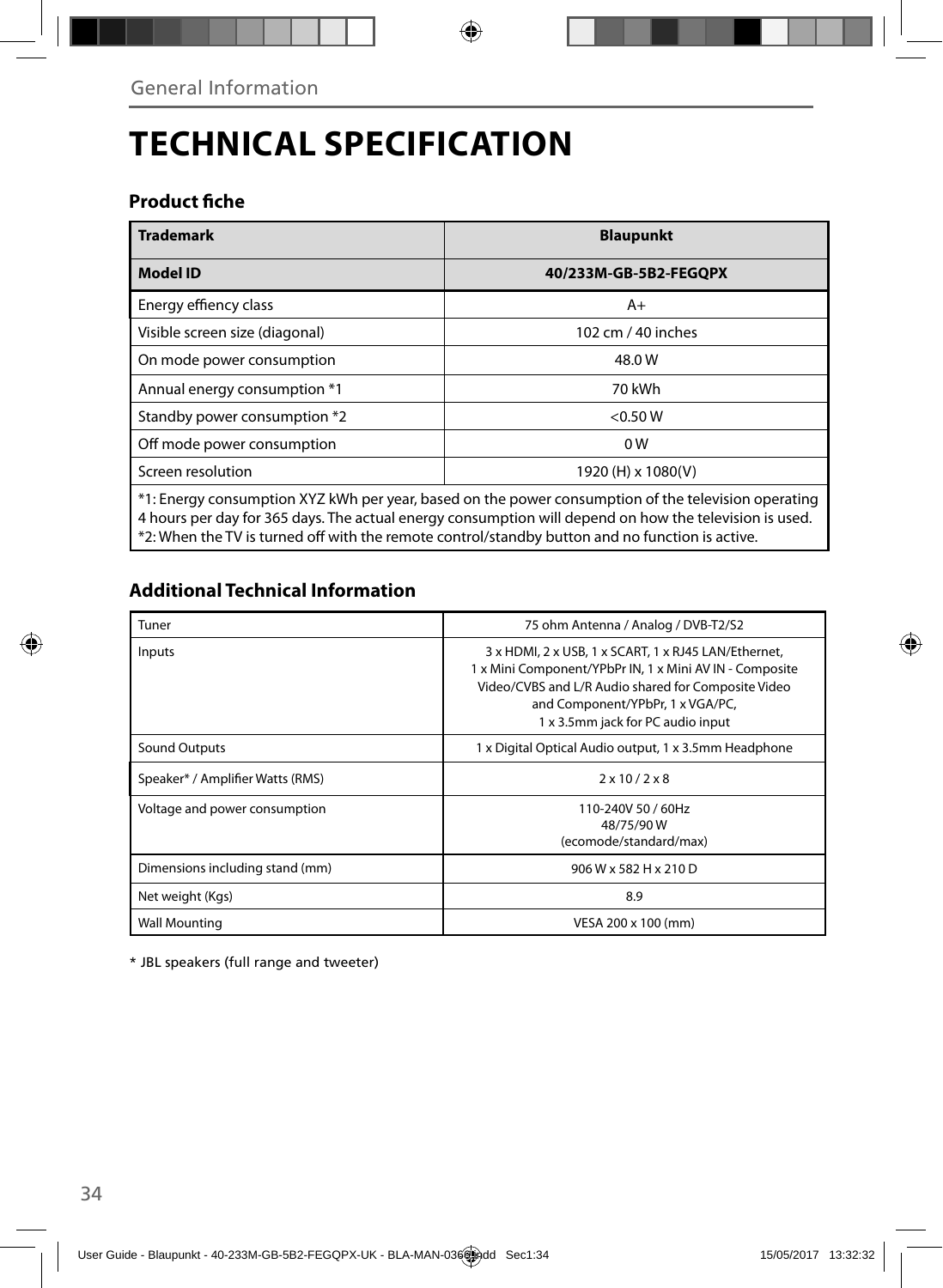# **TECHNICAL SPECIFICATION**

### **Compatible files in USB Mode**

| Media                              | Codec                              | <b>Resolution</b>                     |                                                                   | <b>Bit Rate</b>                                                             | <b>File Extension</b>                                                                                                 |
|------------------------------------|------------------------------------|---------------------------------------|-------------------------------------------------------------------|-----------------------------------------------------------------------------|-----------------------------------------------------------------------------------------------------------------------|
|                                    | MPEG1/2                            | 1080P@60fps                           |                                                                   | 40Mbps                                                                      | .DAT, .VOB, .MPG, .MPEG,.ts, .trp, .tp, .mp4, .mov,<br>.3gpp, .3gp, .avi, .mkv, .asf                                  |
|                                    | MPEG4                              | 1080P@60fps                           |                                                                   | 40Mbps                                                                      | .MPG, .MPEG, .mp4, .mov, .3gpp, .3gp, .avi, .mkv, .asf                                                                |
|                                    | XviD                               | 1080P@60fps                           |                                                                   | 40Mbps                                                                      | .mp4, .mov, .avi, .mkv, .asf                                                                                          |
|                                    | Sorenson H.263                     | 1080P@60fps                           |                                                                   | 40Mbps                                                                      | .flv                                                                                                                  |
|                                    | H.263                              | 1080P@60fps                           |                                                                   | 40Mbps                                                                      | .3gpp, .3gp                                                                                                           |
|                                    | H.264                              | 1080P@60fps                           |                                                                   | 80Mbps                                                                      | .flv, .mp4, .mov, .3gpp, .3gp, .ts, .trp, .tp, .avi, .mkv                                                             |
| Film                               | <b>HEVC/H.265</b>                  | 2048x1088@60fps                       |                                                                   | 30Mbps                                                                      | .mp4, .mkv                                                                                                            |
|                                    | AVS                                | 1080P@60fps                           |                                                                   | 40Mbps                                                                      | .ts, .trp, .tp                                                                                                        |
|                                    | $AVS+$                             | 1080P@60fps                           |                                                                   | 50Mbps                                                                      | .ts, .trp, .tp                                                                                                        |
|                                    | VC1                                | 1080P@60fps                           |                                                                   | 40Mbps                                                                      | .wmv                                                                                                                  |
|                                    | Motion JPEG                        | 640x480@30fps                         |                                                                   | 10Mbps                                                                      | .mov, .avi, .mkv                                                                                                      |
|                                    | VP <sub>8</sub>                    | 1080P@30fps                           |                                                                   | 20Mbps                                                                      | .mkv. .webm                                                                                                           |
|                                    | VP <sub>9</sub>                    | 2048x1088@60fps                       |                                                                   | 30Mbps                                                                      | .mkv, .webm                                                                                                           |
| <b>Media</b>                       | Codec                              | Frequency                             |                                                                   | <b>Bit Rate</b>                                                             | <b>File Extension</b>                                                                                                 |
| Music                              | MPEG1/2 Layer1,<br>2, 3            | $16KHz \sim 48KHz$                    |                                                                   | Layer1 32Kbps ~ 448Kbps<br>Layer2 8Kbps ~ 384Kbps<br>Layer3 8Kbps ~ 320Kbps | .avi, .asf, .mkv, .ts, .trp, .tp, .DAT, .VOB, .MPG,<br>.MPEG, .mp3, .wav, (Layer3 - .3gpp, .3pg, .flv,<br>.swf, .m4a) |
|                                    | AC3                                | 32KHz, 44.1KHz,<br>48KHz              |                                                                   | 32Kbps~640Kbps                                                              | .ac3, .avi, .mkv, .3gpp, .3gp, .mp4, .mov,<br>m4a, .ts, .trp, .tp, .DAT, .VOB, .MPG, .MPEG                            |
|                                    | EAC3                               | 32KHz, 44.1KHz,<br>48KHz              |                                                                   | 32Kbps~640Mbps                                                              | .ec3, .3gpp, .3gp, .mp4, .mov, m4a, .ts, .trp, .tp,<br>.DAT, .VOB, .MPG, .MPEG                                        |
|                                    | <b>HEAAC</b>                       | $8KHz \sim 48KHz$                     |                                                                   |                                                                             | .aac, .avi, .mkv, .3gpp, .3gp, .mp4, .mov, m4a, .ts,<br>.trp, .tp, .flv, .rmvb                                        |
|                                    | <b>VORBIS</b>                      | Up to 48KHz                           |                                                                   |                                                                             | .mkv, .webm, .3gpp, .3gp, .mp4, .mov, m4a, .ogg                                                                       |
|                                    | <b>LPCM</b>                        | $8KHz \sim 48KHz$                     |                                                                   | 64Kbps ~ 1.5Mbps                                                            | .avi, .mkv, .3gpp, .3pg, .mp4, .mov, .ts, .trp, .tp,<br>.DAT, .VOB, .MPG, .MPEG, .wav, .m4a                           |
|                                    | LBR(cook)                          | 8KHz, 11.025KHz, 22.05KHz,<br>44.1KHz |                                                                   | 64Kbps ~ 128Kbps                                                            | .rm, .rmvb                                                                                                            |
|                                    | <b>FLAC</b>                        | 8KHz~96KHz                            |                                                                   | < 1.6Mbps                                                                   | .mkv, .flac                                                                                                           |
|                                    | <b>DRA</b><br>$8KHz \sim 48KHz$    |                                       |                                                                   | < 512Kbps                                                                   | ts, trp.                                                                                                              |
| Media                              | <b>File Type</b>                   | <b>Resolution</b>                     |                                                                   |                                                                             | <b>File Extension</b>                                                                                                 |
|                                    | <b>JPEG</b>                        | 15360x8640, (1920x8 x 1080x8)         |                                                                   | Base-line                                                                   | .jpg/.jpeg                                                                                                            |
|                                    |                                    | 1024x768                              |                                                                   | Progressive                                                                 |                                                                                                                       |
| Photo                              | PNG                                | 9600x6400                             |                                                                   | Non-interlace                                                               | .png                                                                                                                  |
|                                    |                                    | 1200x800                              |                                                                   | Interlace                                                                   |                                                                                                                       |
|                                    | <b>BMP</b>                         | 9600x6400                             |                                                                   |                                                                             | .bmp                                                                                                                  |
|                                    | GIF                                | 6400x4800 (800x8 x 600x8)             |                                                                   |                                                                             | .gif                                                                                                                  |
|                                    | <b>File Extension</b><br>Container |                                       |                                                                   | <b>Subtitle Codec</b>                                                       |                                                                                                                       |
|                                    | mp4                                |                                       | MP4                                                               |                                                                             | DVD Subtitle, UTF-8 Plain Text                                                                                        |
| <b>Internal Subtitle</b>           | mkv                                |                                       | <b>MKV</b>                                                        |                                                                             | ASS, SSA, UTF-8 Plain Text, VobSub, DVD Subtitle                                                                      |
|                                    | avi                                |                                       | AVI(1.0, 2.0)                                                     |                                                                             | XSUB, XSUB+                                                                                                           |
|                                    |                                    |                                       |                                                                   |                                                                             |                                                                                                                       |
| <b>External</b><br><b>Subtitle</b> | <b>File Extension</b>              |                                       | <b>Subtitle Parser</b>                                            |                                                                             | Remark                                                                                                                |
|                                    | .srt                               |                                       | SubRip                                                            |                                                                             |                                                                                                                       |
|                                    | .ssa/ .ass                         |                                       | SubStation Alpha                                                  |                                                                             |                                                                                                                       |
|                                    | .smi<br>.sub                       |                                       | SAMI<br>SubViewer, MicroDVD, DVDSubtitleSystem,<br>Subldx(VobSub) |                                                                             | SubViewer 1.0 & 2.0 Only                                                                                              |
|                                    | .txt                               |                                       | <b>TMPlaver</b>                                                   |                                                                             |                                                                                                                       |